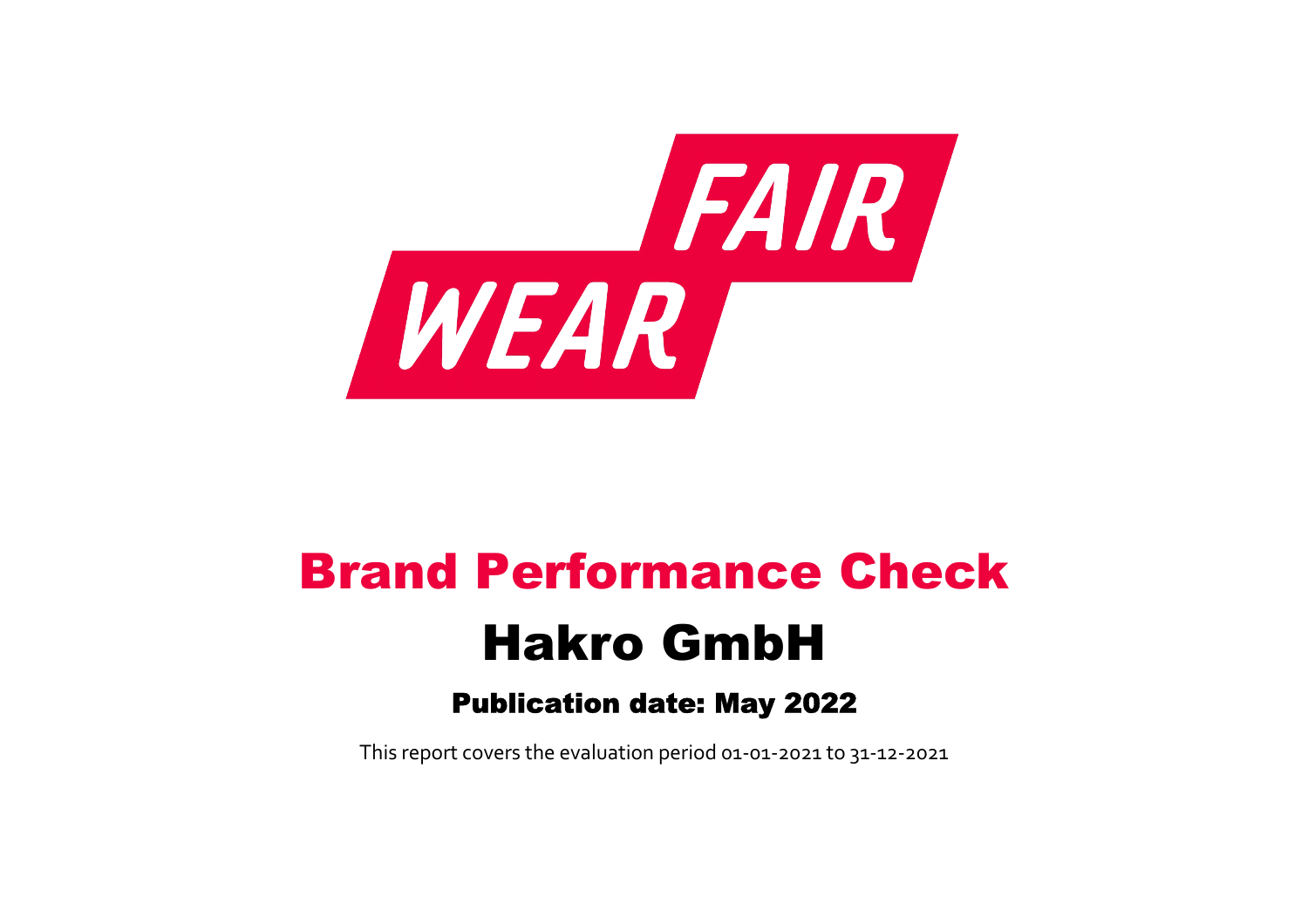#### About the Brand Performance Check

Fair Wear Foundation (Fair Wear) believes that improving conditions for apparel product location workers requires change at many levels. Traditional efforts to improve conditions focus primarily on the product location. Fair Wear, however, believes that the management decisions of clothing brands have an enormous influence for good or ill on product location conditions.

Fair Wear's Brand Performance Check is a tool to evaluate and report on the activities of Fair Wear's member companies. The Checks examine how member company management systems support Fair Wear's Code of Labour Practices. They evaluate the parts of member company supply chains where clothing is assembled. This is the most labour intensive part of garment supply chains, and where brands can have the most influence over working conditions.

In most apparel supply chains, clothing brands do not own product locations, and most product locations work for many different brands. This means that in most cases Fair Wear member companies have influence, but not direct control, over working conditions. As a result, the Brand Performance Checks focus primarily on verifying the efforts of member companies. Outcomes at the product location level are assessed via audits and complaint reports, however the complexity of the supply chains means that even the best efforts of Fair Wear member companies cannot guarantee results.

Even if outcomes at the product location level cannot be guaranteed, the importance of good management practices by member companies cannot be understated. Even one concerned customer at a product location can have significant positive impacts on a range of issues like health and safety conditions or freedom of association. And if one customer at a product location can demonstrate that improvements are possible, other customers no longer have an excuse not to act. The development and sharing of these types of best practices has long been a core part of Fair Wear's work.

The Brand Performance Check system is designed to accommodate the range of structures and strengths that different companies have, and reflects the different ways that brands can support better working conditions.

This report is based on interviews with member company employees who play important roles in the management of supply chains, and a variety of documentation sources, financial records, supplier data. The findings from the Brand Performance Check are summarized and published at [www.fairwear.org](http://www.fairwear.org/). The online [Brand Performance Check Guide](https://members.fairwear.org/resources/brand-performance-check-guide/12) provides more information about the indicators.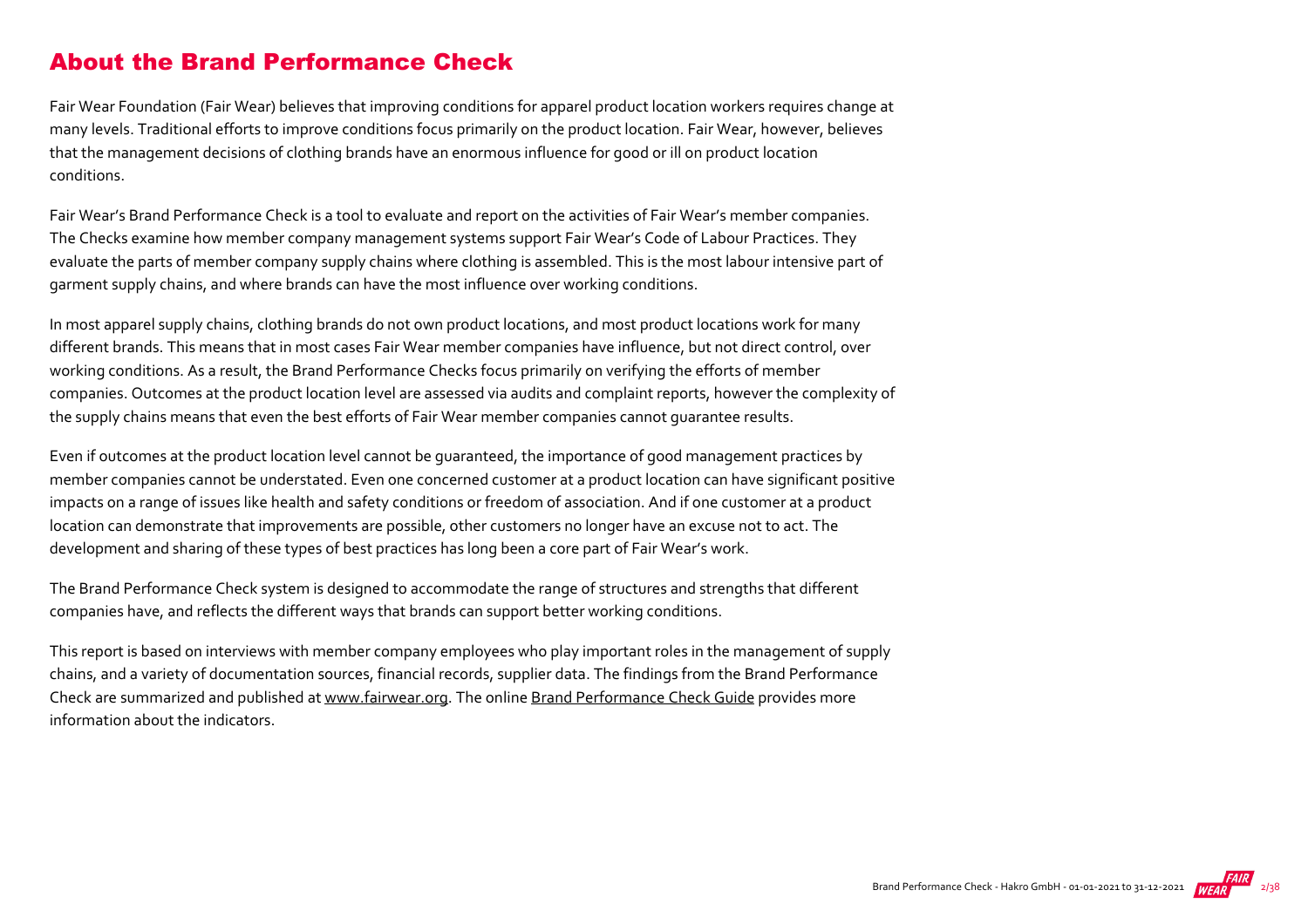#### On COVID‐19

This year's report covers the response of our members and the impact on their supply chain due to the COVID‐19 pandemic which started in 2020. The COVID‐19 pandemic limited the brands' ability to visit and audit factories. To ensure the monitoring of working conditions throughout the pandemic, Fair Wear and its member brands made use of additional monitoring tools, such as complaints reports, surveys, and the consultation of local stakeholders. These sources may not provide as detailed insights as audit reports. To assess outcomes at production location level, we have included all available types of evidence to provide an accurate overview of the brands' management systems and their efforts to improve working conditions. Nevertheless, brands should resume verifying working conditions through audits when the situation allows for.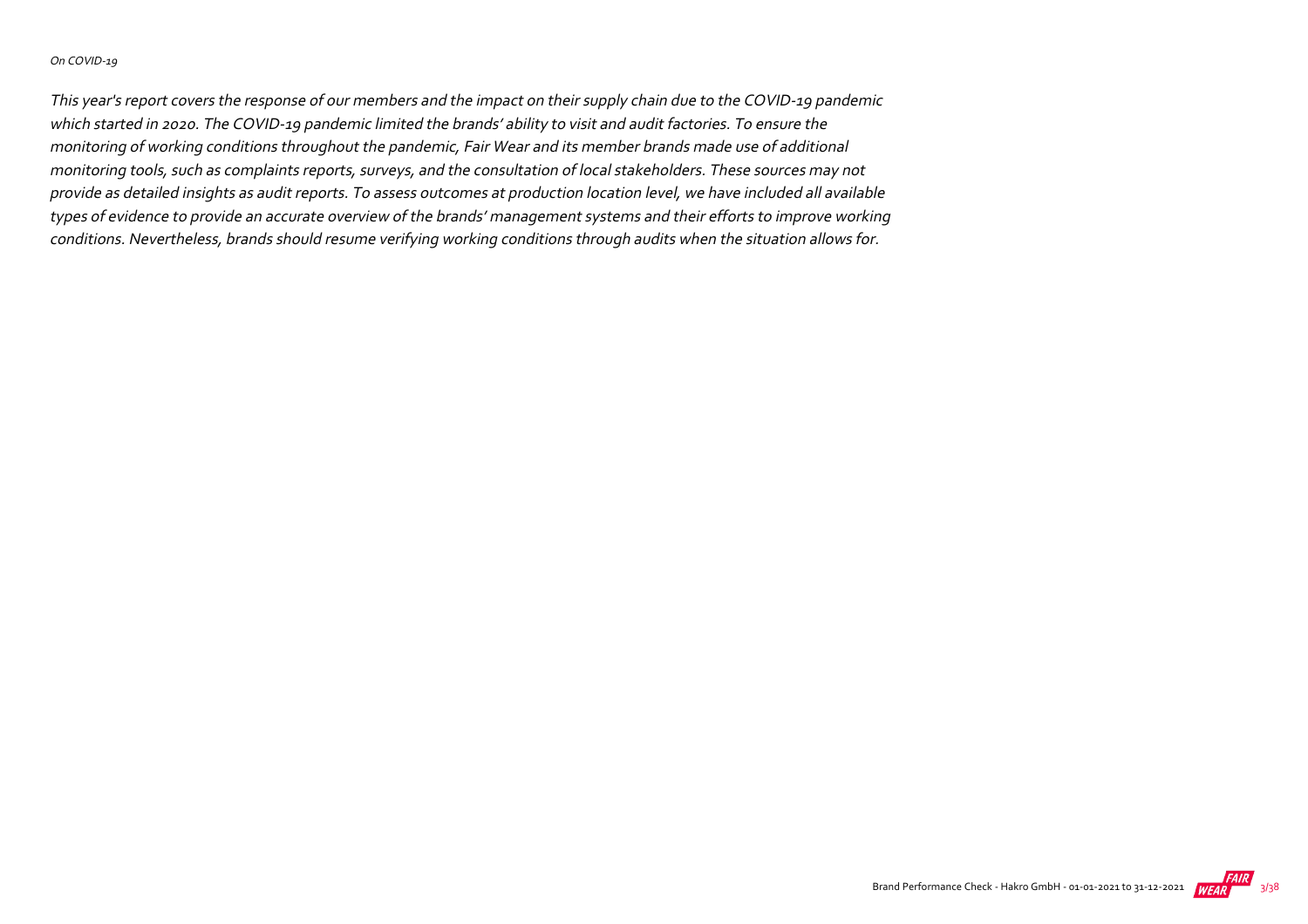#### Brand Performance Check Overview

#### Hakro GmbH

#### Evaluation Period: 01-01-2021 to 31-12-2021

| <b>Member company information</b>                                                         |                                                                      |
|-------------------------------------------------------------------------------------------|----------------------------------------------------------------------|
| Headquarters:                                                                             | Schrozberg, Germany                                                  |
| Member since:                                                                             | 2021-01-01                                                           |
| Product types:                                                                            | Workwear, Outdoor                                                    |
| Production in countries where Fair Wear is active:                                        | Bangladesh, Bulgaria, China, Turkey                                  |
| Production in other countries:                                                            | Republic of Moldova, People's Democratic Republic of Laos, Cambodia, |
| <b>Basic requirements</b>                                                                 |                                                                      |
| Workplan and projected production location data for upcoming year have been<br>submitted? | Yes                                                                  |
| Actual production location data for evaluation period was submitted?                      | Yes                                                                  |
| Membership fee has been paid?                                                             | Yes                                                                  |
| <b>Scoring overview</b>                                                                   |                                                                      |
| % of own production under monitoring                                                      | 73%                                                                  |
| Benchmarking score                                                                        | 60                                                                   |
| Category                                                                                  | Good                                                                 |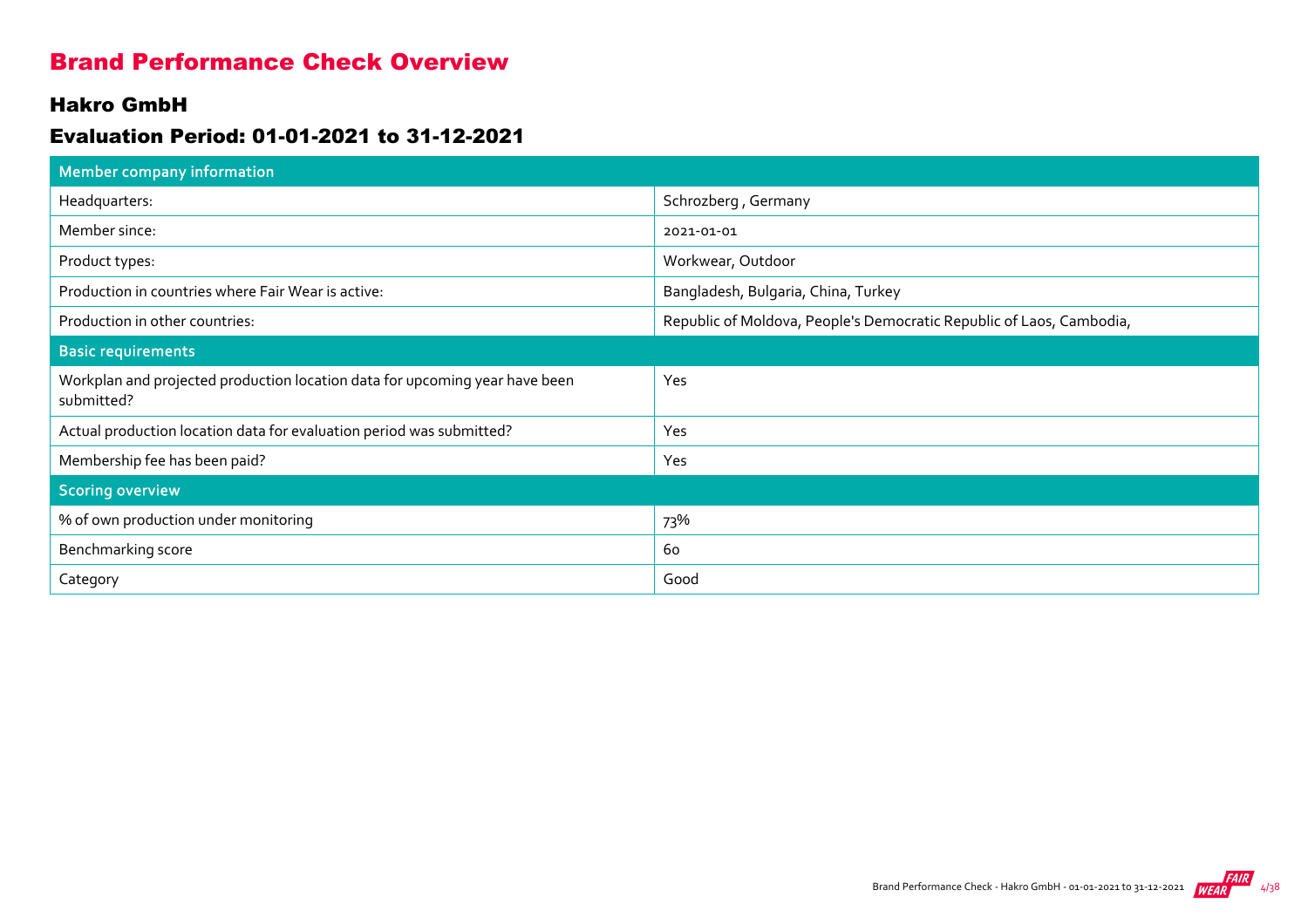#### Summary:

Hakro has shown progress and met most of Fair Wears' performance requirements. In its first year of membership, the member obtained 60 points which is well beyond the required points for first‐year membership. Therefore, Hakro is placed in the 'Good'-category. In total, Hakro monitored 73% of its production volume, which exceeds the threshold for first-year members. The brand had also planned to audit its Lao suppliers but had to postpone it to 2022 due to the COVID‐19 pandemic.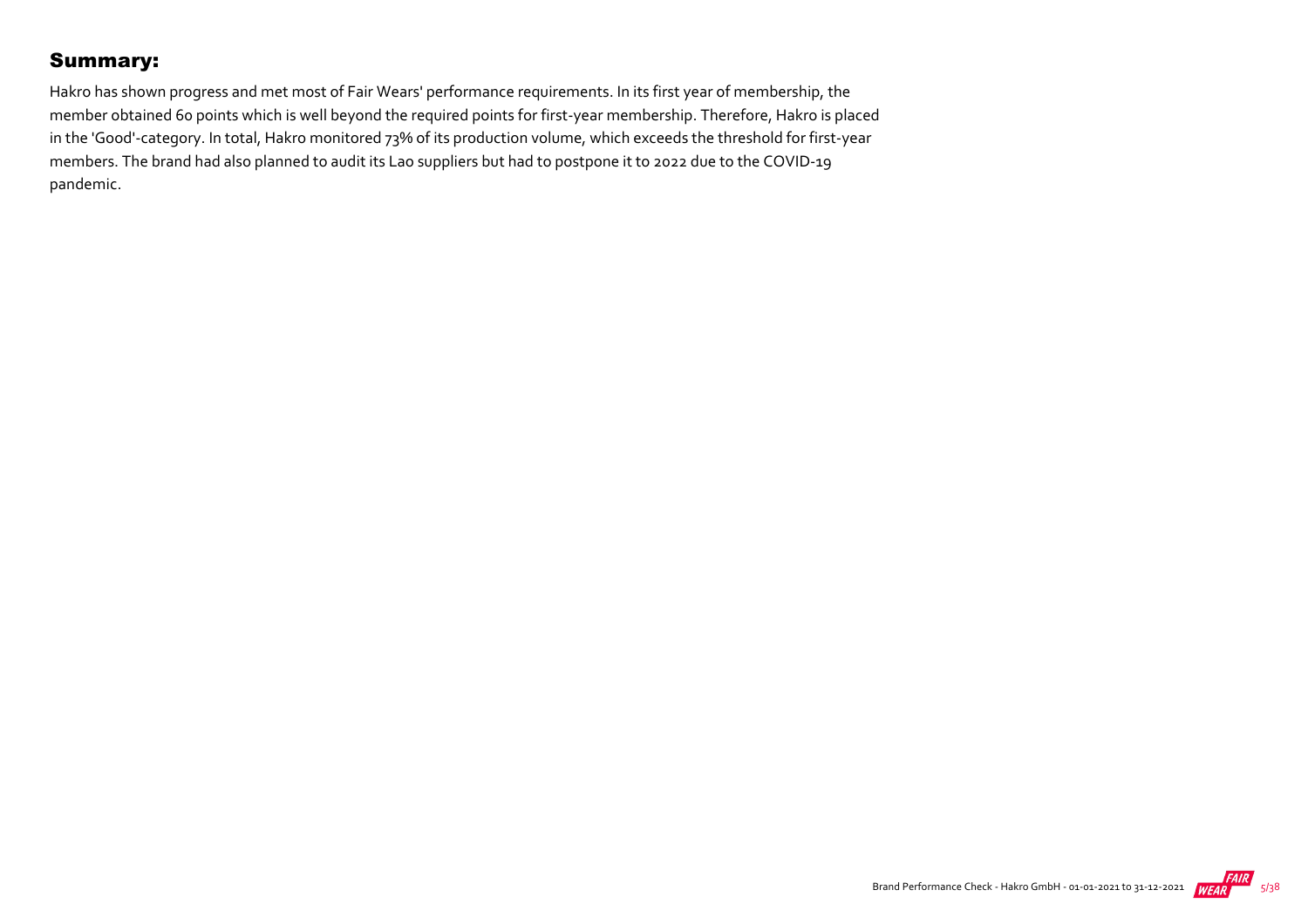#### Corona Addendum:

In 2021, Hakro recovered well from the COVID‐19 pandemic, resulting in significant growth. This also meant that orders were secure for its production partners and that the brand had to look for additional production capacity with its partners. Hakro has a strong partnership model with its strategic suppliers that cover most of its production volume.

During the COVID‐19 pandemic, the brand was in regular dialogue with its supplier on production planning, prices and working conditions. The brand exclusively sells Never‐Out‐of‐Stock‐items to exclusive retailers. It also has a large warehouse that enabled the brand flexibility towards its production partners to plan production and the delivery of products. It has short payment terms for all its suppliers (within days after receipt of the invoice), which supports them to maintain a steady cash flow. The member also launched its IMPACT programme, an audit and remediation programme. Most of its main suppliers were audited in 2021, and the brand and suppliers made good efforts to improve working conditions. Hakro also set up its risk management tool, which links country, product and supplier-specific risks.

In its first year of membership, the brand mainly focused on setting up its systems and creating internal awareness. It was aware of COVID‐19 specific risks, such as loss of jobs and wages, and discussed these risks with suppliers but did not always make use of additional monitoring tools to verify whether legal minimum wages were paid. Therefore, Fair Wear requires Hakro to more actively follow up with its suppliers to identify issues related to loss of jobs and wages and worker involvement in case of factory closures due to lockdowns.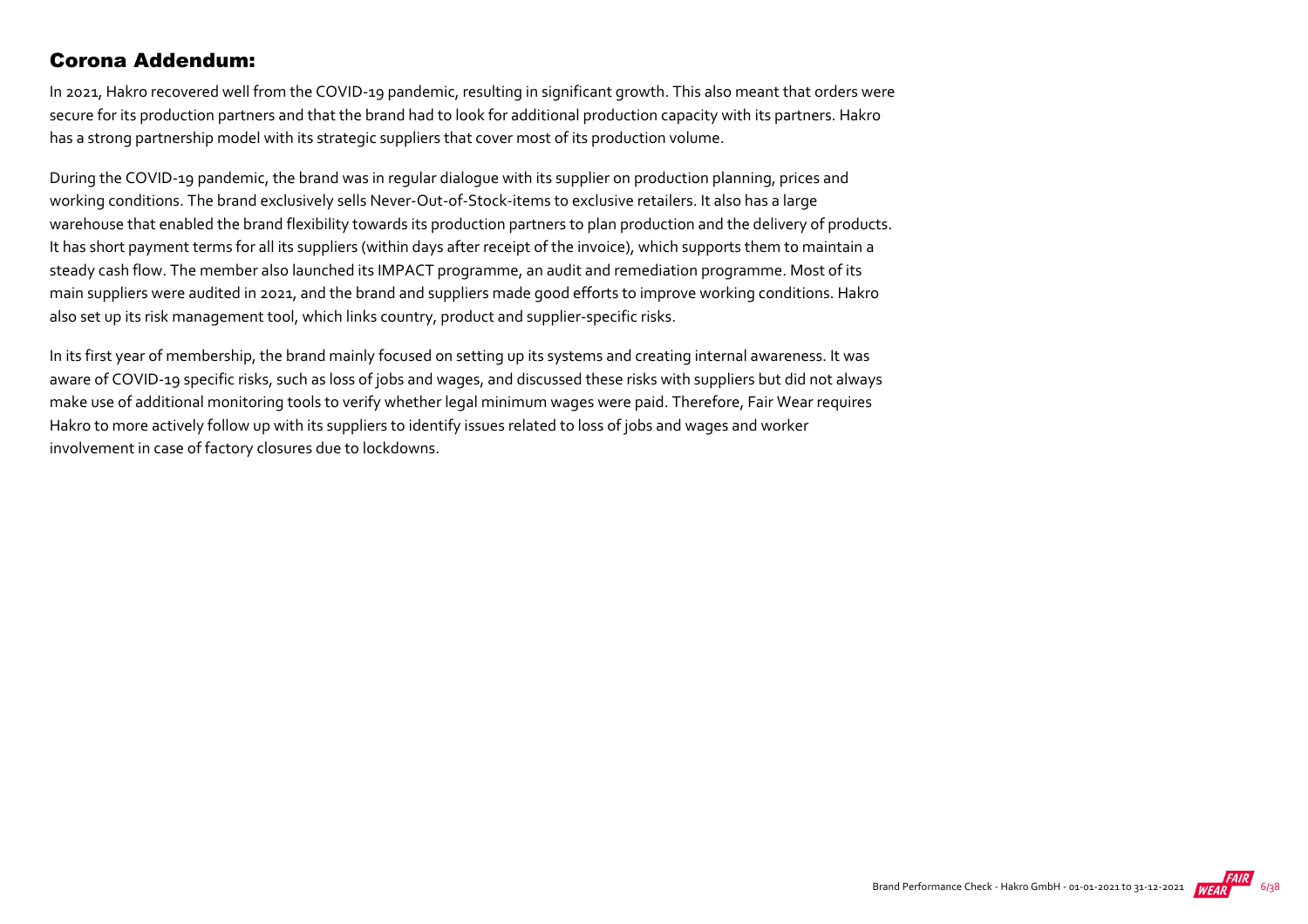#### Performance Category Overview

Leader: This category is for member companies who are doing exceptionally well, and are operating at an advanced level. Leaders show best practices in complex areas such as living wages and freedom of association.

Good: It is Fair Wear's belief that member companies who are making a serious effort to implement the Code of Labour Practices—the vast majority of Fair Wear member companies—are 'doing good' and deserve to be recognized as such. They are also doing more than the average clothing company, and have allowed their internal processes to be examined and publicly reported on by an independent NGO. The majority of member companies will receive a 'Good' rating.

Needs Improvement: Member companies are most likely to find themselves in this category when major unexpected problems have arisen, or if they are unable or unwilling to seriously work towards CoLP implementation. Member companies may be in this category for one year only after which they should either move up to Good, or will be moved to suspended.

Suspended: Member companies who either fail to meet one of the Basic Requirements, have had major internal changes which means membership must be put on hold for a maximum of one year, or have been in Needs Improvement for more than one year. Member companies may remain in this category for one year maximum, after which termination proceedings will come into force.

Categories are calculated based on a combination of benchmarking score and the percentage of own production under monitoring. The specific requirements for each category are outlined in the Brand Performance Check Guide.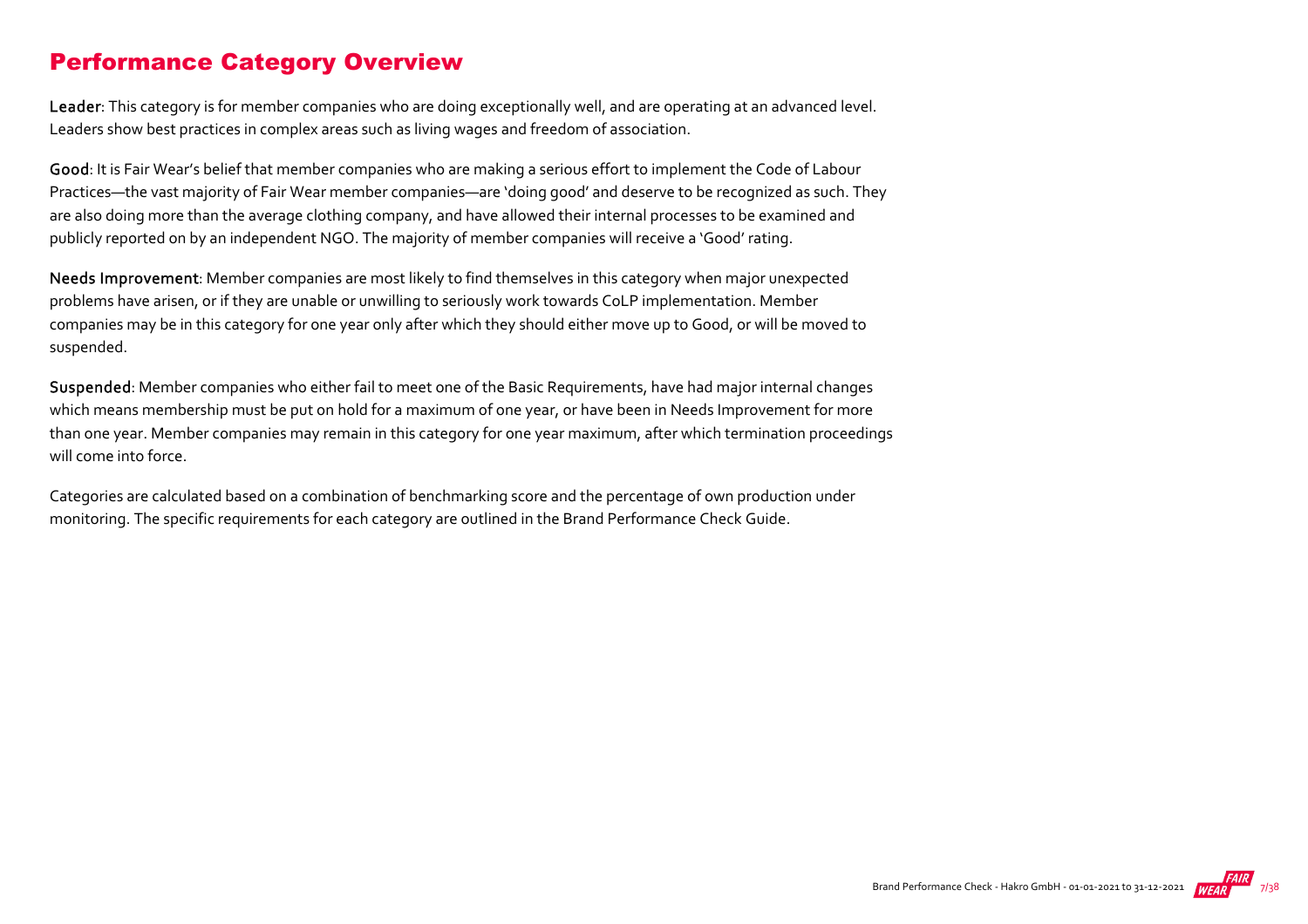## 1. Purchasing Practices

| Performance indicators                                                                                                              | <b>Result</b> | <b>Relevance of Indicator</b>                                                                                                                                                 | <b>Documentation</b>                                   | Score Max | <b>Min</b> |
|-------------------------------------------------------------------------------------------------------------------------------------|---------------|-------------------------------------------------------------------------------------------------------------------------------------------------------------------------------|--------------------------------------------------------|-----------|------------|
| 1.1a Percentage of production volume from<br>production locations where member company buys<br>at least 10% of production capacity. | 100%          | Member companies with less than 10% of a<br>production location's production capacity generally<br>have limited influence on production location<br>managers to make changes. | Supplier information<br>provided by member<br>company. | 4         | $\circ$    |

Comment: Hakro sources from eleven production locations. The member has significant leverage at most of the factories. At three suppliers, the brand is (nearly) the only customer. This gives the brand high leverage at suppliers to collaborate on improving working conditions.

| Performance indicators                                                                                                        | <b>Result</b> | <b>Relevance of Indicator</b>                                                                                                                                                                                                                                                                                                                     | <b>Documentation</b>                                                   | Score Max | <b>Min</b> |
|-------------------------------------------------------------------------------------------------------------------------------|---------------|---------------------------------------------------------------------------------------------------------------------------------------------------------------------------------------------------------------------------------------------------------------------------------------------------------------------------------------------------|------------------------------------------------------------------------|-----------|------------|
| 1.1b Percentage of production volume from<br>production locations where member company buys<br>less than 2% of its total FOB. | 1%            | Fair Wear provides incentives to clothing brands to<br>consolidate their supplier base, especially at the tail<br>end, as much as possible, and rewards those<br>members who have a small tail end. Shortening the<br>tail end reduces social compliance risks and<br>enhances the impact of efficient use of capital and<br>remediation efforts. | <b>Production location</b><br>information as provided<br>to Fair Wear. |           | O          |

Comment: At two Chinese suppliers and one Lao supplier, Hakro sources less than 2% of its production volume. These suppliers provide specific products, such as socks. The brand aims to further shorten its supply chain.

| Performance indicators                                                                                                                 | <b>Result</b> | <b>Relevance of Indicator</b>                                                                                                                                                  | <b>Documentation</b>                                   | Score Max | <b>Min</b> |
|----------------------------------------------------------------------------------------------------------------------------------------|---------------|--------------------------------------------------------------------------------------------------------------------------------------------------------------------------------|--------------------------------------------------------|-----------|------------|
| 1.2 Percentage of production volume from<br>production locations where a business relationship<br>has existed for at least five years. | 60%           | Stable business relationships support most aspects<br>of the Code of Labour Practices, and give production<br>locations a reason to invest in improving working<br>conditions. | Supplier information<br>provided by member<br>company. |           |            |

Comment: Hakro established long-term partnerships with most of its suppliers. Considering its business model in which stability is key, the brand focuses on long‐term relationships. Its Turkish supplier, with whom Hakro has been working with for 20 years already, opened a new facility in 2018. This resulted in the fact that this production location is not yet calculated towards this indicator.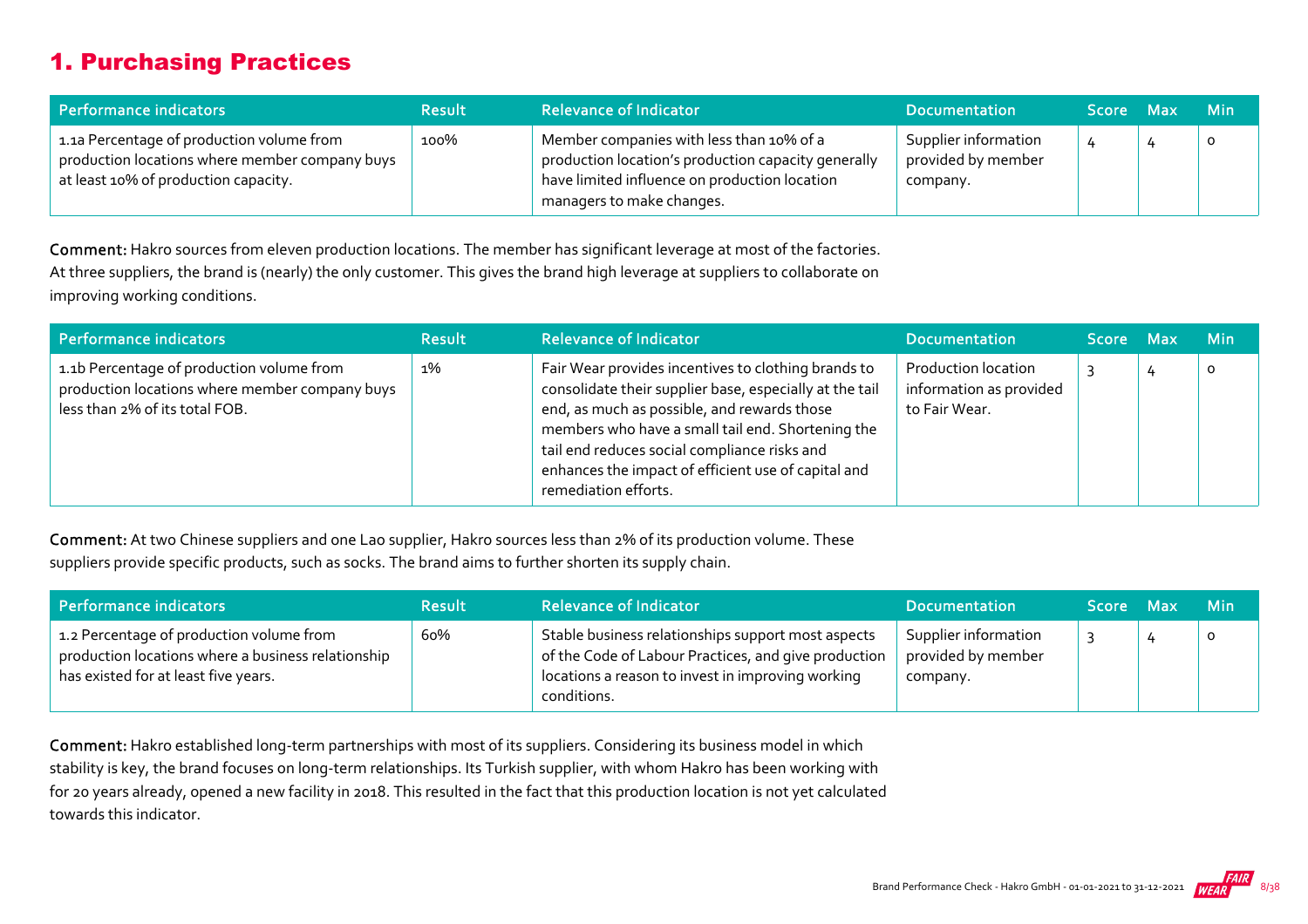| <b>Performance indicators</b>                                                                                                                                     | <b>Result</b> | <b>Relevance of Indicator</b>                                                                                                                        | <b>Documentation</b>             | <b>Score</b> | / Max | - Min |
|-------------------------------------------------------------------------------------------------------------------------------------------------------------------|---------------|------------------------------------------------------------------------------------------------------------------------------------------------------|----------------------------------|--------------|-------|-------|
| 1.3 All (new) production locations are required to<br>sign and return the questionnaire with the Code of<br>Labour Practices before first bulk orders are placed. | Yes           | The CoLP is the foundation of all work between<br>production locations and brands, and the first step in<br>developing a commitment to improvements. | $\Box$ Signed CoLPs are on file. |              |       |       |

Comment: The brand sent out and received the questionnaires of all its suppliers in 2021. One supplier where a very small order was placed (<1% of its production volume) did not return the questionnaire. Hakro decided not to further pursue this due to the ending relationship with the supplier.

| Performance indicators                                                                                                | <b>Result</b> | <b>Relevance of Indicator</b>                                                                          | <b>Documentation</b>                                                                                | Score Max | <b>Min</b> |
|-----------------------------------------------------------------------------------------------------------------------|---------------|--------------------------------------------------------------------------------------------------------|-----------------------------------------------------------------------------------------------------|-----------|------------|
| 1.4 Member company conducts human rights due<br>diligence at all (new) production locations before<br>placing orders. | Intermediate  | Due diligence helps to identify, prevent and mitigate<br>potential human rights problems at suppliers. | Documentation may<br>include pre-audits,<br>existing audits, other<br>types of risk<br>assessments. | 2         | $\circ$    |

Comment: Hakro has done an extensive country-risk analysis in which it analysed and collected country, sector and partnerspecific risks. It collects risk information from Fair Wear country information, the CSR risk checker and other sources. In a comprehensive excel, it keeps track of these risks and links them to supplier‐specific risks. This document is updated once a year. This risk assessment is available to and regularly discussed with all staff working with suppliers, but is mainly used by CSR staff. These risks and issues feed into its decision‐making processes. In 2021, no new suppliers were added.

Furthermore, together with Fair Wear-member OLYMP, the brand set up its iMPACT programme that consists of the brands' own audits. The brands can easily adjust the audits to country or supplier‐specific risks. In total, five out of its eleven suppliers were audited last year. The audits at its two Lao suppliers had to be postponed to 2022 due to several lockdowns and factory closures. For factories that were not audited by the brand, the member collected external audit reports.

The CEO and the CSR team were in constant dialogue with its suppliers about issues related to COVID‐19. This dialogue was often done informally between the CEO and the production partners. Besides its audits, the brand made use of local Hakro‐ staff in Turkey and its agent to collect more information on risks and issues at factories. The member also sent out a COVID‐ 19 questionnaire that included questions on OHS, lay-offs and lost wages. The factories indicated that there were no or little issues. The brand approached its factories in a very supportive way, asking them what type of support they would need. The factories indicated to the brand that no additional support was needed.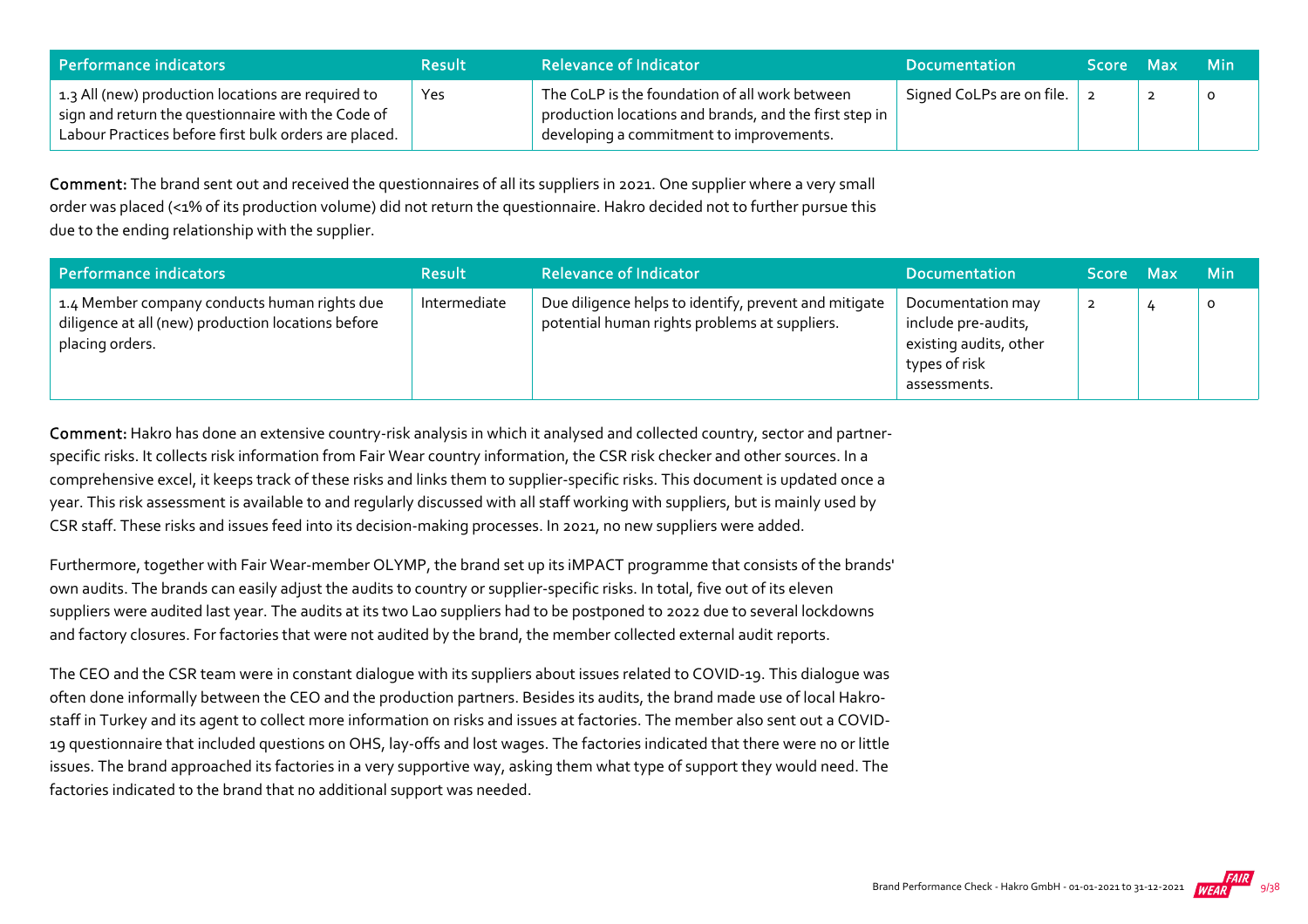However, its two factories in Laos had to temporarily close due to lockdowns, while its Turkish supplier had a significantly reduced workforce due to illness of workers for a specific period in 2021 posing a significant risk to workers' jobs, wages and OHS. Besides the questionnaire and regular discussions by the CEO, the brand did not make use of additional monitoring tools to check for these COVID‐19 specific‐risks.

Recommendation: Fair Wear recommends Hakro to systematically document the outcomes of the dialogue between the CEO and its production partners and ask more detailed questions about specific risks to its suppliers. Issues around working conditions and proposed measures should be incorporated into its remediation plans to make it possible for the CEO and CSR team to actively track, monitor and evaluate progress. The member could strengthen the internal integration of its risk assessment and follow up by improving the feedback loop between the CEO, buyers and the CSR team.

Furthermore, Fair Wear recommends Hakro to regularly update its risk assessment throughout the year and to ensure that risks are easily available and accessible to staff beyond the CSR team. The brand can also strengthen the link between its risks assessment and its own audits to adapt its audits even more to specific risks, such as COVID‐19 risks and lockdowns.

| Performance indicators                                                                                      | <b>Result</b>                                | <b>Relevance of Indicator</b>                                                                                                          | <b>Documentation</b>                                                                        | <b>Score</b> | - Max | <b>Min</b> |
|-------------------------------------------------------------------------------------------------------------|----------------------------------------------|----------------------------------------------------------------------------------------------------------------------------------------|---------------------------------------------------------------------------------------------|--------------|-------|------------|
| 1.5 Production location compliance with Code of<br>Labour Practices is evaluated in a systematic<br>manner. | Yes, and leads<br>to production<br>decisions | A systemic approach is required to integrate social<br>compliance into normal business processes, and<br>supports good decisionmaking. | Documentation of<br>systemic approach:<br>rating systems,<br>checklists, databases,<br>etc. | ∠            |       | $\circ$    |

Comment: Hakro has strong, strategic and long-term partnerships with almost all of its eleven suppliers. The brand has an annual evaluation of its suppliers which consists of price, quality, delivery and CSR. Together with the Purchasing, Quality and CSR departments, suppliers are evaluated. The outcomes of these evaluations are not yet discussed with suppliers. The performance of suppliers on improvements of working conditions is included in the decision-making processes of the brand. Its strategic suppliers are eager to improve and the member provides support where needed. However, based on the risks specific to China and the performance of its Chinese suppliers, the brand is planning to phase out these suppliers.

Switching orders between production locations is not an option due to its limited supply chain. The brand has not yet developed specific incentives which fit its business model. However, together with its Bangladeshi supplier, the brand set up a health care programme for the workers and has an annual celebration in which rice packages are handed out to support and stimulate the factory and the workers.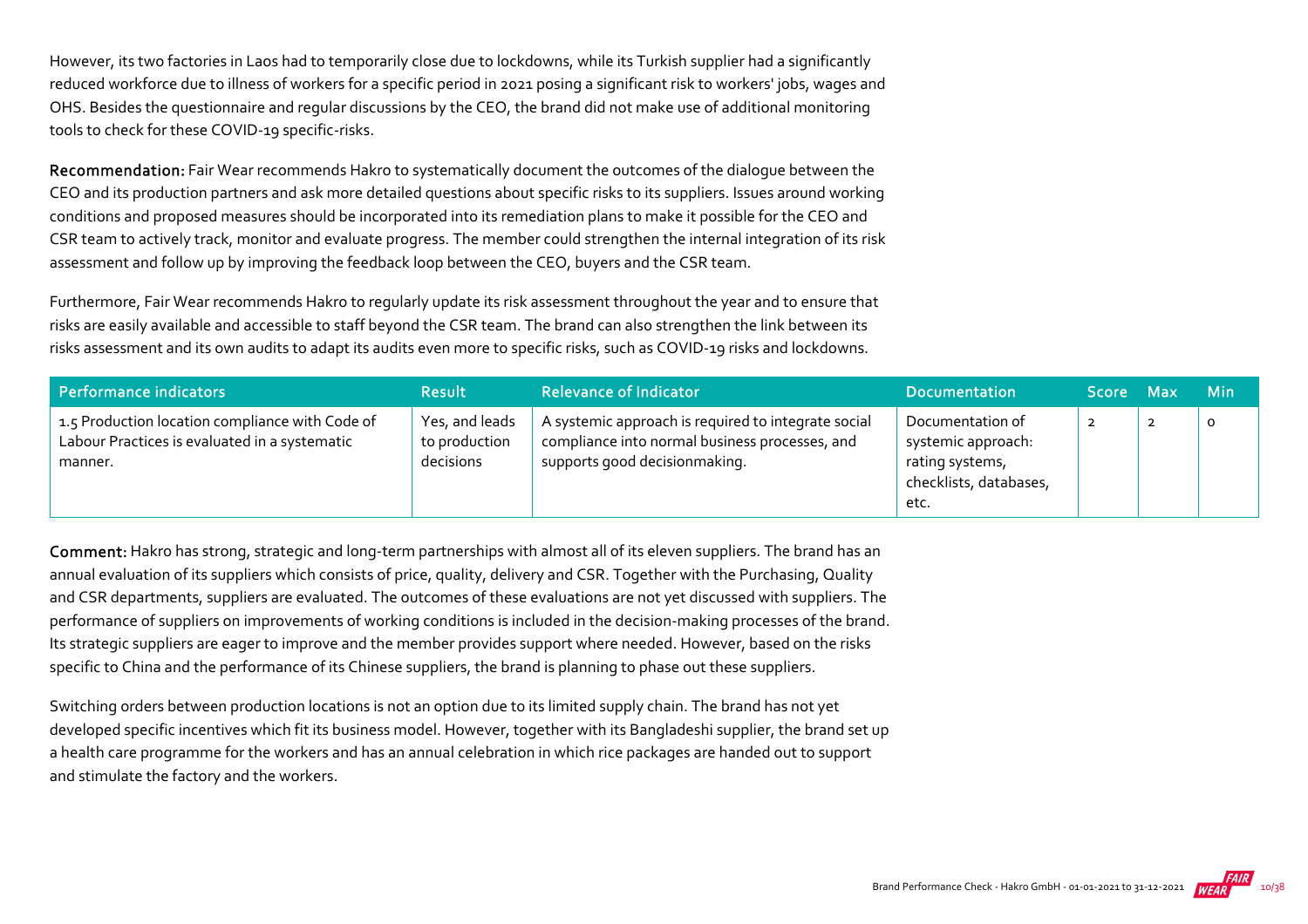During the COVID‐19 pandemic, the brand did not cancel or postpone any orders. Delays from the production side were accepted. Hakro did not stop relationships with any of its suppliers.

Recommendation: Fair Wear recommends Hakro to develop more specific key performance indicators on which it evaluates its suppliers. Furthermore, we recommend the brand to discuss the outcome of the evaluation with its suppliers. Despite the fact that the suppliers are willing to improve working conditions, the brand could develop incentives that are specific and fitting to its supply chain for more complex issues such as living wages. Considering its partnership model, we encourage Hakro to develop a two‐way evaluation together with its suppliers, also allowing its suppliers to provide feedback on the purchasing practices of the brand.

| Performance indicators                                                                    | <b>Result</b>                                 | <b>Relevance of Indicator</b>                                                                                                               | <b>Documentation</b>                            | Score Max | <b>Min</b> |
|-------------------------------------------------------------------------------------------|-----------------------------------------------|---------------------------------------------------------------------------------------------------------------------------------------------|-------------------------------------------------|-----------|------------|
| 1.6 The member company's production planning<br>systems support reasonable working hours. | Strong,<br>integrated<br>systems in<br>place. | Member company production planning systems can<br>have a significant impact on the levels of excessive<br>overtime at production locations. | Documentation of<br>robust planning<br>systems. |           |            |

Comment: Hakro only sells Never‐Out‐of‐Stock‐items (NOS) and does not have seasonal products. In Germany, the member has a warehouse where it can store up to 6.000.000 pieces. Its customers are retailers, while the brand itself does not participate in public tenders. At three suppliers, the brand is (nearly) the only customer.

New products and designs are jointly developed with its suppliers. In a joint production planning meeting with its strategic suppliers (October latest), the brand and suppliers plan the monthly capacities for the next year in pieces. These forecasts are calculated on previous sales and expected market development and growth. The orders for a particular product are provided six to ten months in advance of the agreed delivery date. However, this can result in over‐ or underbooking of factory capacity for a specific month. The brand and supplier then discuss which products need to shift and in which way to ensure the requested capacity is filled. With its other suppliers, the brand engages with the agent to reserve factory capacity a year in advance. The brand discusses production planning with the agent to ensure that these factories are also not over‐ or underbooked.

The COVID‐19 pandemic (country lockdowns or illness of workers) and increasing demand from customers did result in challenges for production planning for the brand although most of the challenges could be faced due to the large number of products it has on stock. In case other measures had to be taken, the brand engaged with the factories to postpone delivery dates, use air freight and/or engage with its own customers to extend delivery lead times.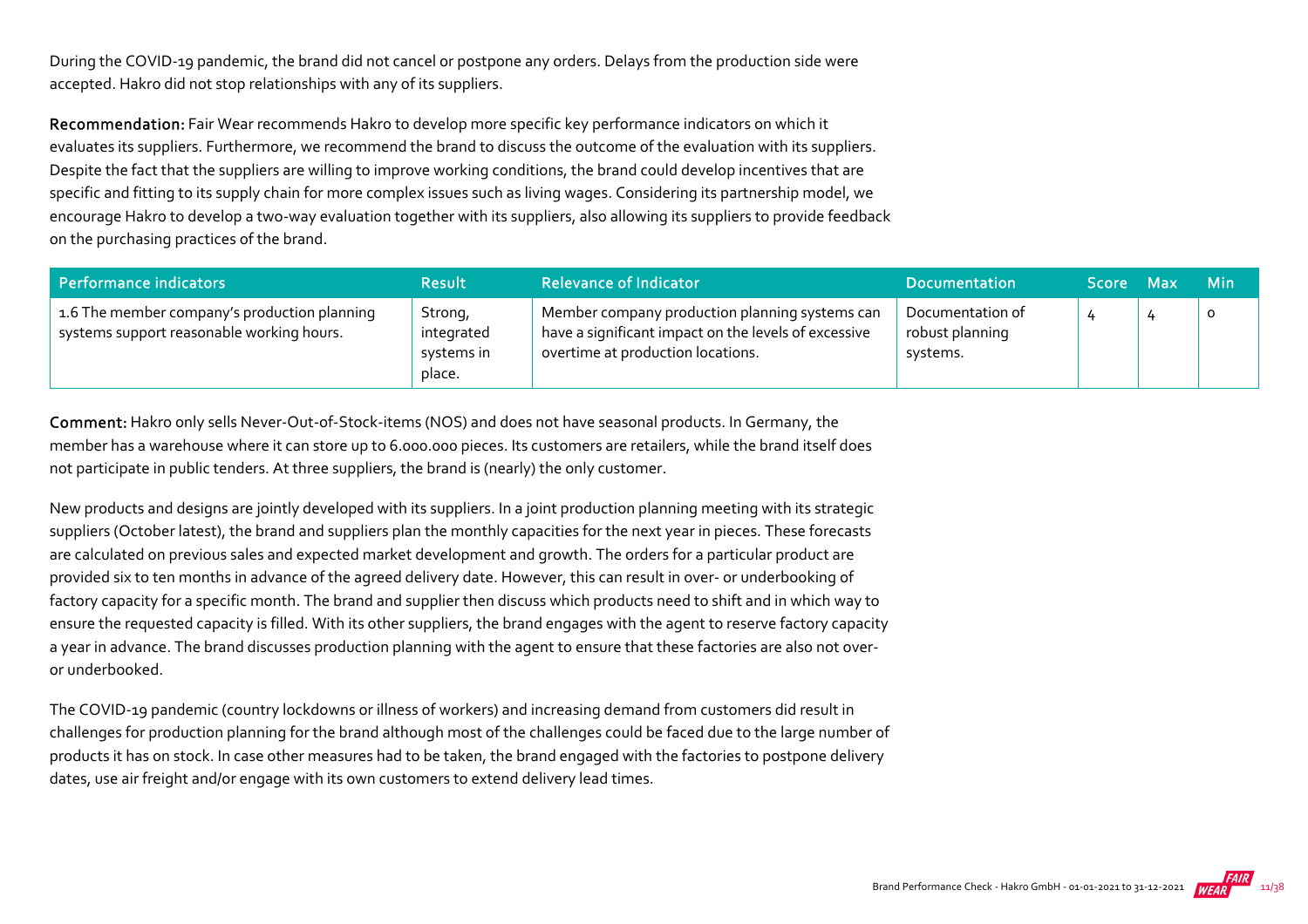Recommendation: Fair Wear recommends the member to explore planning production in minutes instead of pieces to better assess the production capacity (and wage levels) of its suppliers. Furthermore, at suppliers where Hakro is not the only customer, Fair Wear recommends the member to learn more about production planning of these suppliers, for example on peak season, total available capacity, etc.

| <b>Performance indicators</b>                                                      | <b>Result</b>           | <b>Relevance of Indicator</b>                                                                                                                                                                               | <b>Documentation</b>                                                                                                                                                                                                     | Score Max |                               | <b>Min</b> |
|------------------------------------------------------------------------------------|-------------------------|-------------------------------------------------------------------------------------------------------------------------------------------------------------------------------------------------------------|--------------------------------------------------------------------------------------------------------------------------------------------------------------------------------------------------------------------------|-----------|-------------------------------|------------|
| 1.7 Degree to which member company mitigates<br>root causes of excessive overtime. | Intermediate<br>efforts | Some production delays are outside of the control of<br>member companies; however there are a number of<br>steps that can be taken to address production delays<br>without resorting to excessive overtime. | Evidence of how<br>member responds to<br>excessive overtime and<br>strategies that help<br>reduce the risk of<br>excessive overtime, such<br>as: root cause analysis,<br>reports, correspondence<br>with factories, etc. |           | $\overline{\phantom{0}}$<br>b | 0          |

Comment: At its main Turkish and Bangladeshi supplier, the iMPACT‐programme audit found excessive overtime. In both cases, a root cause analysis was conducted. In Bangladesh, the supplier suffered from material delays (due to lockdowns) but did not communicate this to the brand and ask for delaying delivery. The member also assessed whether it could improve its own purchasing practices. The supplier and Hakro agreed to have more open and transparent communication. The brand re‐ emphasized the possibility to accept delays if communicated in advance.

At its Turkish supplier, overtime was caused by workers being ill from COVID‐19. To also meet Hakro's request for more production capacity, the factory is expanding its workforce to cover for this issue.

At its Moldovian supplier, the recording of working hours was incomplete which was caused by of a lack communication between departments. The brand and supplier agreed on the correction of the time recording errors, the correct recording and payment of overtime, and the improvement of communication channels as remediation measures.

Hakro sources very small production volumes from its three Chinese suppliers. BSCI audit reports show that excessive overtime is a significant issue at these suppliers. Due to its low leverage, the brand is exploring to shift production to its Cambodian supplier.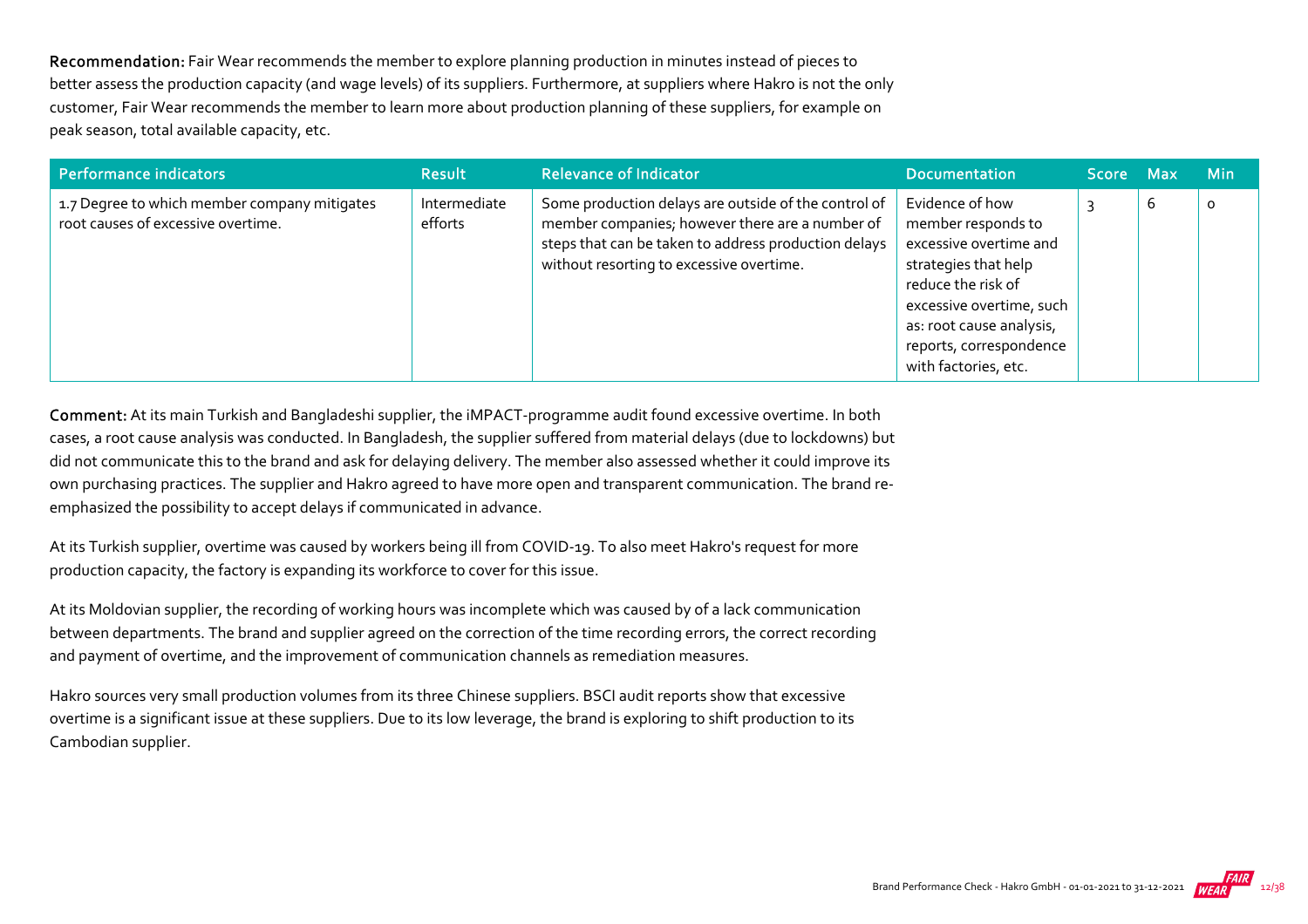Recommendation: Hakro could discuss with factory management on the causes of excessive overtime and provide support to manage overtime. If necessary, Hakro could hire local experts to analyse root cause of excessive overtime in cooperation with the supplier. Fair Wear could recommend qualified persons upon request. Fair Wear recommends cooperating with other customers at the factory to increase leverage, when trying to mitigate excessive overtime hours.

| Performance indicators                                                                                               | <b>Result</b> | <b>Relevance of Indicator</b>                                                                                                                                                                                   | <b>Documentation</b>                                                                                                        | Score Max | <b>Min</b> |
|----------------------------------------------------------------------------------------------------------------------|---------------|-----------------------------------------------------------------------------------------------------------------------------------------------------------------------------------------------------------------|-----------------------------------------------------------------------------------------------------------------------------|-----------|------------|
| 1.8 Member company can demonstrate the link<br>between its buying prices and wage levels in<br>production locations. | Insufficient  | Understanding the labour component of buying<br>prices is an essential first step for member<br>companies towards ensuring the payment of<br>minimum wages - and towards the implementation<br>of living wages. | Interviews with<br>production staff,<br>documents related to<br>member's pricing policy<br>and system, buying<br>contracts. | O         | 0          |

Comment: As part of its partnership with its suppliers, Hakro asks for prices requested by its partners which it usually accepts or negotiates collaboratively. The brand does make a price estimate in advance. Furthermore, through its iMPACT programme audits, the member knows about the wage levels in its factories. However, the brand does not yet link these wage levels to the price estimate or the actual price. The audit reports at its suppliers where the brand is (nearly) the only customer, show that no legal minimum wage findings are found, which is an indication that prices are sufficient. However, the brand cannot demonstrate the link between wages and its prices at any of its suppliers.

Increased costs due to COVID‐19 measures, material price increases or wage increases were discussed and accepted by the brand.

Requirement: Hakro needs to demonstrate an understanding of the link between buying prices and wage levels, to ensure their pricing allows for the payment of the legal minimum wage.

Recommendation: Fair Wear recommends Hakro to expand its knowledge of cost breakdowns of all product groups. A next step would be to calculate the labour minute costs of its products to be able to calculate the exact costs of labour and link this to their own buying prices, for example by using the FairPrice app. The FairPrice app also enables suppliers to include any COVID-19 related costs. Hakro could consider offering training by a local representative on FairPrice to its suppliers. Such training is available in all Fair Wear countries.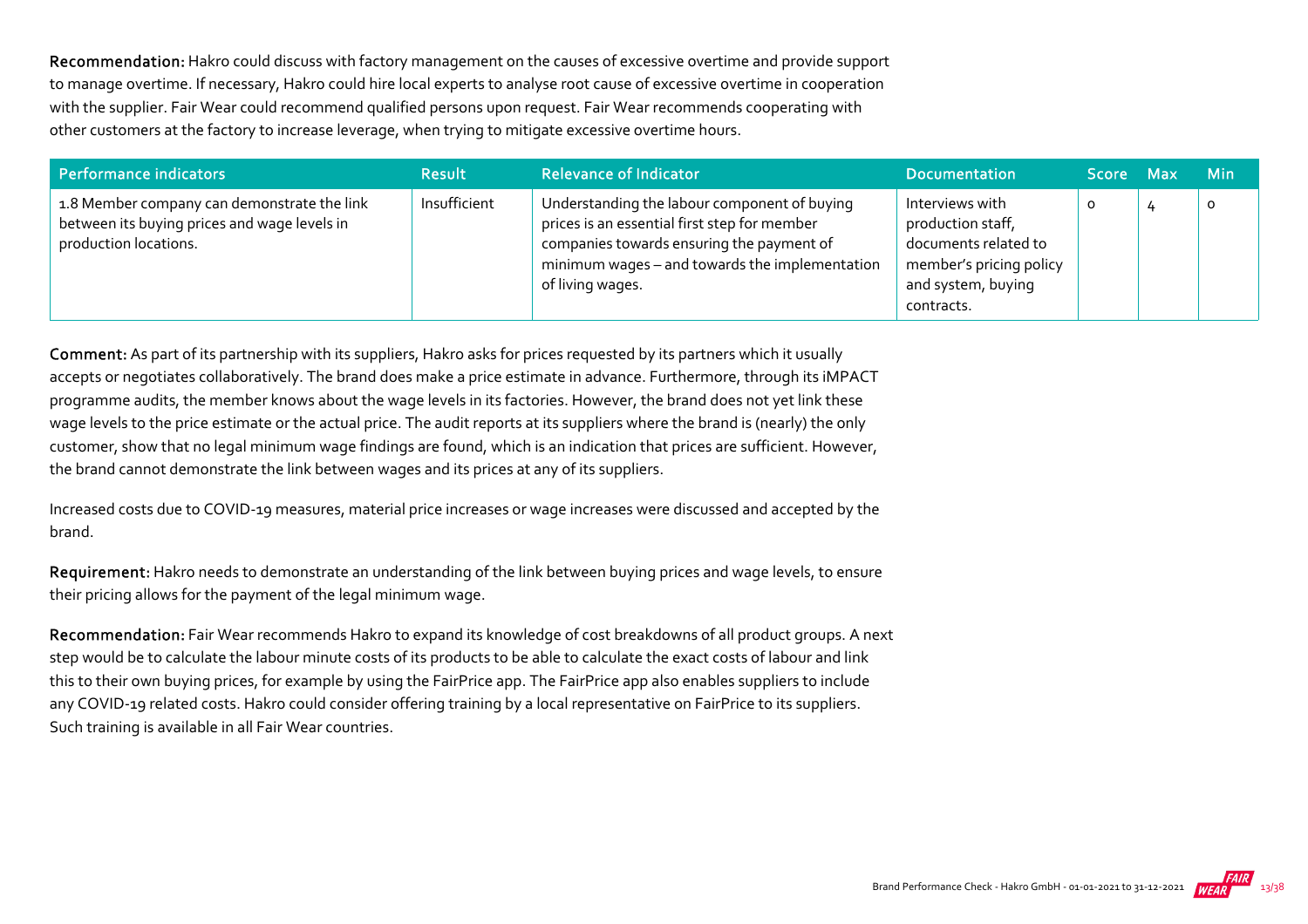| Performance indicators                                                                                                                                                 | <b>Result</b> | <b>Relevance of Indicator</b>                                                                                                                                                                                                                                                       | <b>Documentation</b>                                                                                                                                                                                                      | Score Max |   | <b>Min</b> |
|------------------------------------------------------------------------------------------------------------------------------------------------------------------------|---------------|-------------------------------------------------------------------------------------------------------------------------------------------------------------------------------------------------------------------------------------------------------------------------------------|---------------------------------------------------------------------------------------------------------------------------------------------------------------------------------------------------------------------------|-----------|---|------------|
| 1.9 Member company actively responds if<br>production locations fail to pay legal minimum<br>wages and/or fail to provide wage data to verify<br>minimum wage is paid. | <b>No</b>     | If a supplier fails to pay minimum wage or minimum<br>wage payments cannot be verified, Fair Wear<br>member companies are expected to hold<br>management of the supplier accountable for<br>respecting local labour law. Payment below<br>minimum wage must be remediated urgently. | Complaint reports,<br>CAPs, additional emails,<br>Fair Wear Audit Reports<br>or additional monitoring<br>visits by a Fair Wear<br>auditor, or other<br>documents that show<br>minimum wage issue is<br>reported/resolved. | $-2$      | 0 | $-2$       |

Comment: None of the audit reports the brand conducted or collected showed the non-payment of legal minimum wages.

However, the brand was aware of the lockdown in Laos (September ‐ November) and the challenges the Turkish supplier was facing due to sick workers. The member was aware of local governmental packages to support suppliers and/or workers. The factories confirmed to the CEO of Hakro that they were able to pay legal minimum wages and did not need additional support from Hakro, which was also confirmed in the COVID-19 questionnaire. In Turkey, the brand has its own local team on‐site. This team did not report about workers indicating lower wages or the non‐payment of sick leave, although the responsibility to verify wage payments also mainly lies with the CSR team and the local team is not (yet) actively engaging workers on this topic, only factory management. The brand did not make use of audits and/or other additional monitoring tools to verify whether legal minimum wages and sick leave were actually paid in Laos and Turkey.

Requirement: Please note that following Fair Wear's policy for repeated non-compliance in Fair Wear's Brand Performance Checks, members that receive an insufficient or ‐2 score on this indicator for the second year in a row, will be placed in the 'Needs Improvement' category.

In the context of COVID-19, the member is expected to do its own analysis of the risks related to non-payment of minimum wage in its sourcing countries, and connect the risk (for example, long-term factory closure in a country) to its own suppliers. When suppliers indicate no problem in paying legal minimum wages while it is a high-risk area, the member is expected to request evidence of wages paid.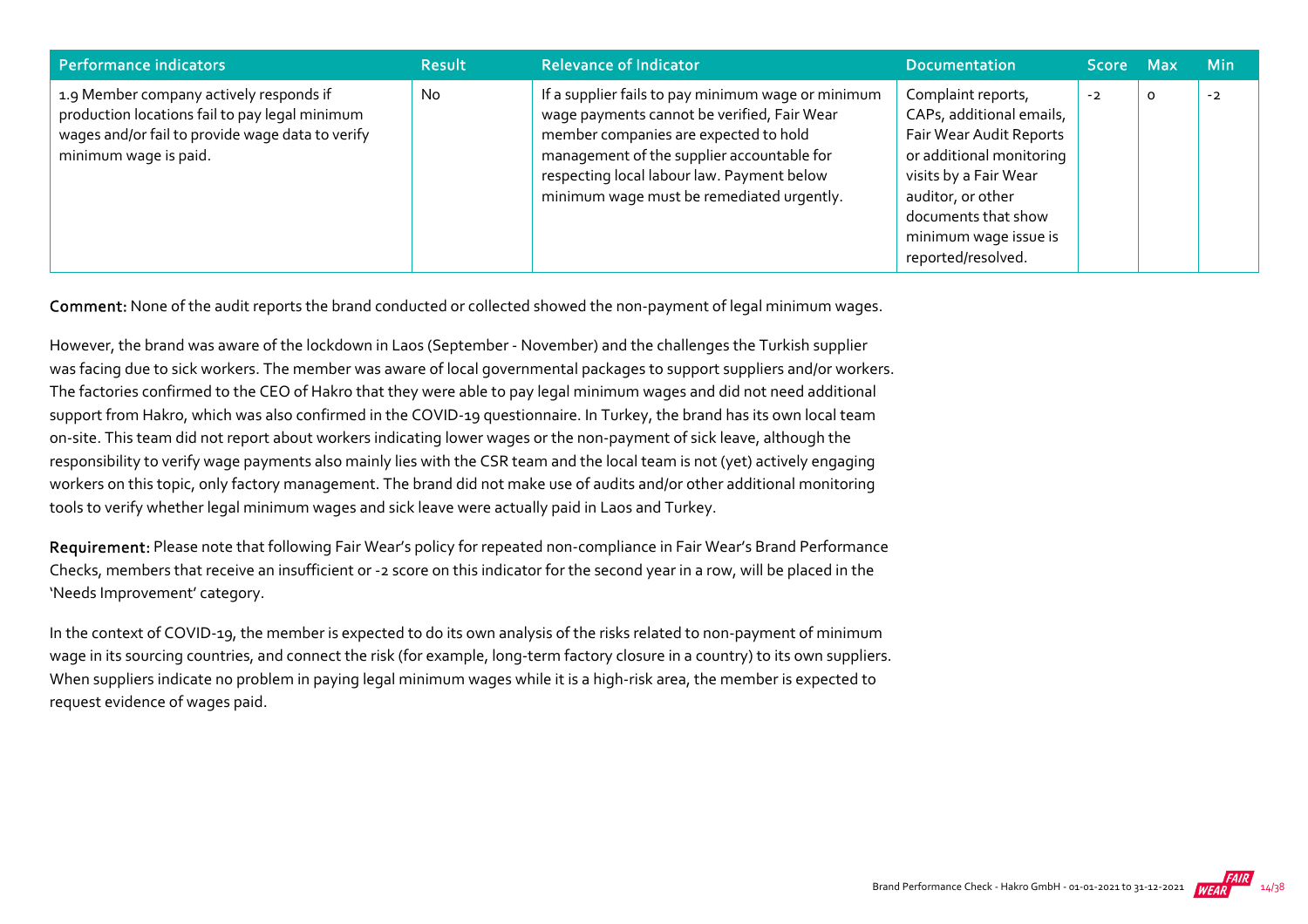| Performance indicators                                            | <b>Result</b> | <b>Relevance of Indicator</b>                                                                                                                                                                                                                 | <b>Documentation</b>                                                                                                    | Score Max |         | <b>Min</b> |
|-------------------------------------------------------------------|---------------|-----------------------------------------------------------------------------------------------------------------------------------------------------------------------------------------------------------------------------------------------|-------------------------------------------------------------------------------------------------------------------------|-----------|---------|------------|
| 1.10 Evidence of late payments to suppliers by<br>member company. | <b>No</b>     | Late payments to suppliers can have a negative<br>impact on production locations and their ability to<br>pay workers on time. Most garment workers have<br>minimal savings, and even a brief delay in payments<br>can cause serious problems. | Based on a complaint or<br>audit report; review of<br>production location and<br>member company<br>financial documents. |           | $\circ$ | $-1$       |

Comment: Hakro has different payment terms for several suppliers, ranging from two to thirty days after the supplier sent the invoice. In all cases, the payments are done before the delivery of the products. The brand did not pay late and did not ask for reduced prices or discounts.

| Performance indicators                                                                                                                             | <b>Result</b> | <b>Relevance of Indicator</b>                                                                                                                                                               | <b>Documentation</b>                                                                                                                                                       | Score Max |   | <b>Min</b> |
|----------------------------------------------------------------------------------------------------------------------------------------------------|---------------|---------------------------------------------------------------------------------------------------------------------------------------------------------------------------------------------|----------------------------------------------------------------------------------------------------------------------------------------------------------------------------|-----------|---|------------|
| 1.11 Degree to which member company assesses<br>and responds to root causes for wages that are<br>lower than living wages in production locations. | Intermediate  | Assessing the root causes for wages lower than living<br>wages will determine what strategies/interventions<br>are needed for increasing wages, which will result in<br>a systemic approach | Evidence of how<br>payment below living<br>wage was addressed,<br>such as: Internal policy<br>and strategy<br>documents, reports,<br>correspondence with<br>factories, etc |           | b | $\circ$    |

Comment: In its first year of membership, Hakro started to assess wage gaps between actual wages and living wage benchmarks. It focused on ensuring that its own audit methodology contained internationally recognised living wage benchmarks. For each country, it has at least one benchmark. At the five suppliers it audited, the brand has more detailed information on wages and living wage benchmarks. The brand is engaging with its factories on the topic of wages and living wages. The member has not yet conducted a detailed analysis on the root causes of the non-payment of living wages per supplier.

At its Bangladeshi factory, Hakro did want to support the garment workers through a significant annual bonus. However, factory management advised against this out of fear of repercussions from surrounding factory owners. They then decided to invest in a health care insurance and system for workers and to provide a joint annual celebration in which in‐kind benefits, such as rice packages are handed out.

During the COVID‐19 pandemic, factories indicated that they had not lowered wages nor did the brand find any increase of the wage gap.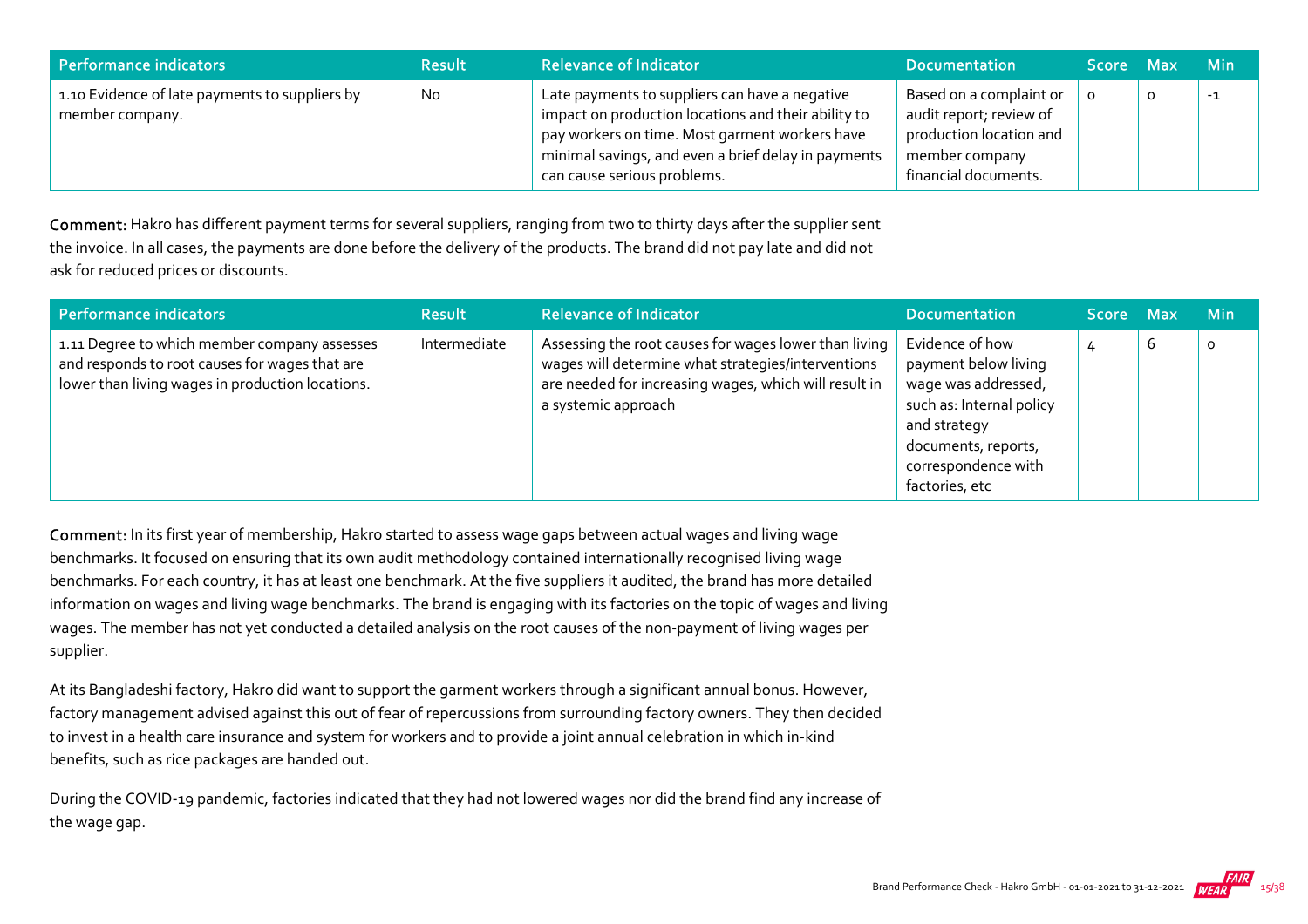Recommendation: Fair Wear recommends Hakro to conduct a root cause analysis of the non-payment of living wages at each supplier. Fair Wear encourages Hakro to involve worker representatives and local organisations in assessing root causes of wages lower than living wages. It is advised that the outcomes of the root cause analysis are discussed internally and with top management, to form a basis for an embedded strategy.

| <b>Performance indicators</b>                                                                            | <b>Result</b> | <b>Relevance of Indicator</b>                                                                                                                                                                                                                                        | <b>Documentation</b>                                   | Score Max | <b>Min</b> |
|----------------------------------------------------------------------------------------------------------|---------------|----------------------------------------------------------------------------------------------------------------------------------------------------------------------------------------------------------------------------------------------------------------------|--------------------------------------------------------|-----------|------------|
| 1.12 Percentage of production volume from<br>factories owned by the member company (bonus<br>indicator). | None          | Owning a supplier increases the accountability and<br>reduces the risk of unexpected CoLP violations.<br>Given these advantages, this is a bonus indicator.<br>Extra points are possible, but the indicator will not<br>negatively affect an member company's score. | Supplier information<br>provided by member<br>company. | N/A       |            |

Comment: Hakro does not own any of the production locations it sources from.

| Performance indicators                                         | <b>Result</b> | <b>Relevance of Indicator</b>                                                                                                                                                                | <b>Documentation</b>                                                                                                                                                        | Score Maxi |   | <b>Min</b> |
|----------------------------------------------------------------|---------------|----------------------------------------------------------------------------------------------------------------------------------------------------------------------------------------------|-----------------------------------------------------------------------------------------------------------------------------------------------------------------------------|------------|---|------------|
| 1.13 Member company determines and finances<br>wage increases. | None          | Assessing the root causes for wages lower than living<br>wages will determine what strategies/interventions<br>are needed for increasing wages, which will result in<br>a systemic approach. | Evidence of how<br>payment below living<br>wage was addressed,<br>such as: internal policy<br>and strategy<br>documents, reports,<br>correspondence with<br>factories, etc. | O          | 6 | $\Omega$   |

Comment: Although the brand is in dialogue with its suppliers on living wages, it has not yet defined target wages.

Recommendation: Fair Wear recommends Hakro to develop a strategy together with its suppliers to reach target wages. This should include the involvement of worker representatives and trade unions. Where worker representatives or trade unions are not present, the brand should explore different ways of including the voice of workers. It is advised that the strategy for how to finance wage increases is agreed upon by top management.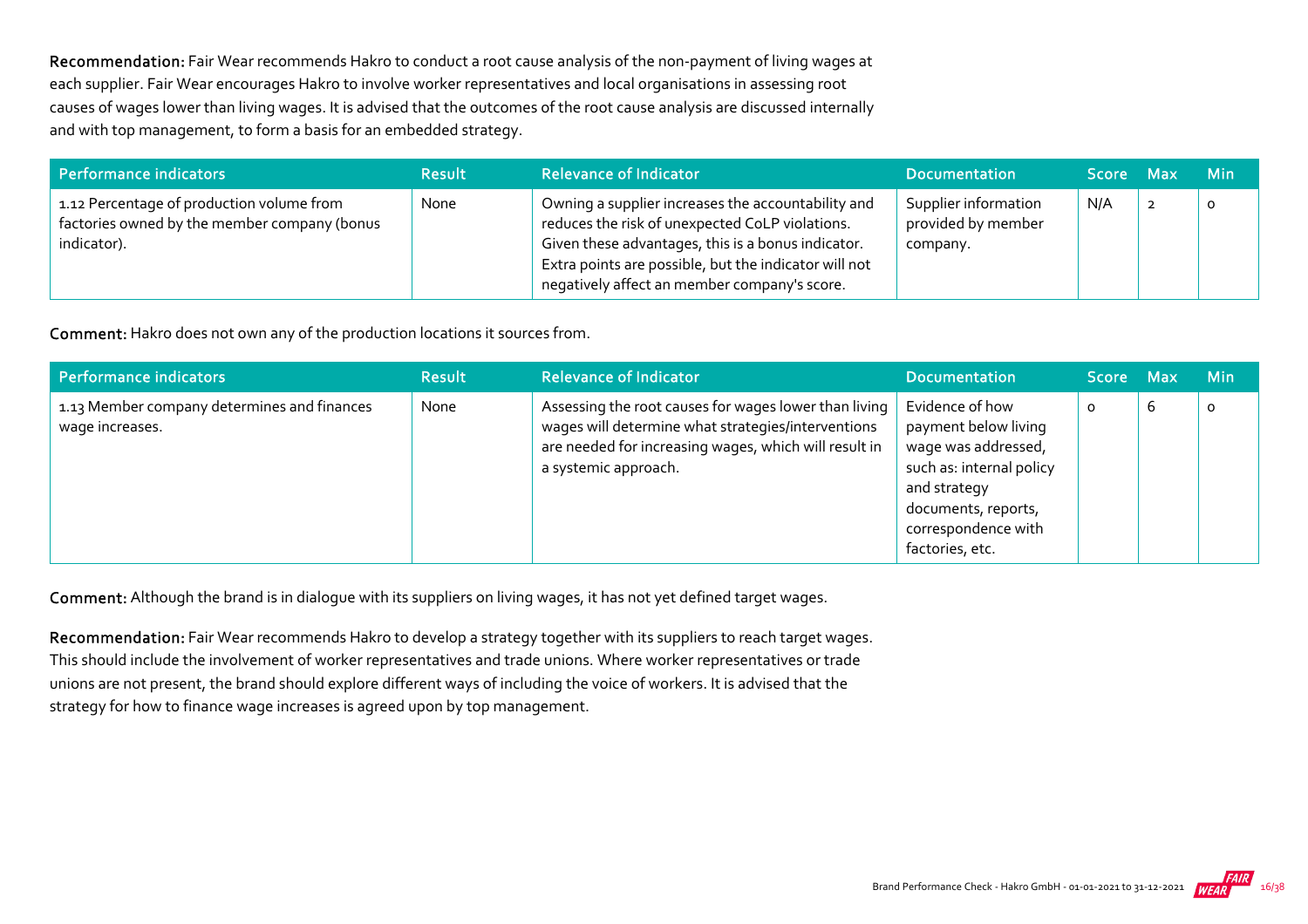| Performance indicators                                                                              | <b>Result</b> | <b>Relevance of Indicator</b>                                                                                        | Documentation                                                                                                                                                                    | Score Max |   | <b>Min</b> |
|-----------------------------------------------------------------------------------------------------|---------------|----------------------------------------------------------------------------------------------------------------------|----------------------------------------------------------------------------------------------------------------------------------------------------------------------------------|-----------|---|------------|
| 1.14 Percentage of production volume where the<br>member company pays its share of the target wage. | о%            | Fair Wear member companies are challenged to<br>adopt approaches that absorb the extra costs of<br>increasing wages. | Member company's own<br>documentation,<br>evidence of target wage<br>implementation, such as<br>wage reports, factory<br>documentation,<br>communication with<br>factories, etc. | $\circ$   | b | $\circ$    |

Comment: There are no factories that meet the living wage benchmarks yet.

# Purchasing Practices

#### Possible Points: 52

Earned Points: 25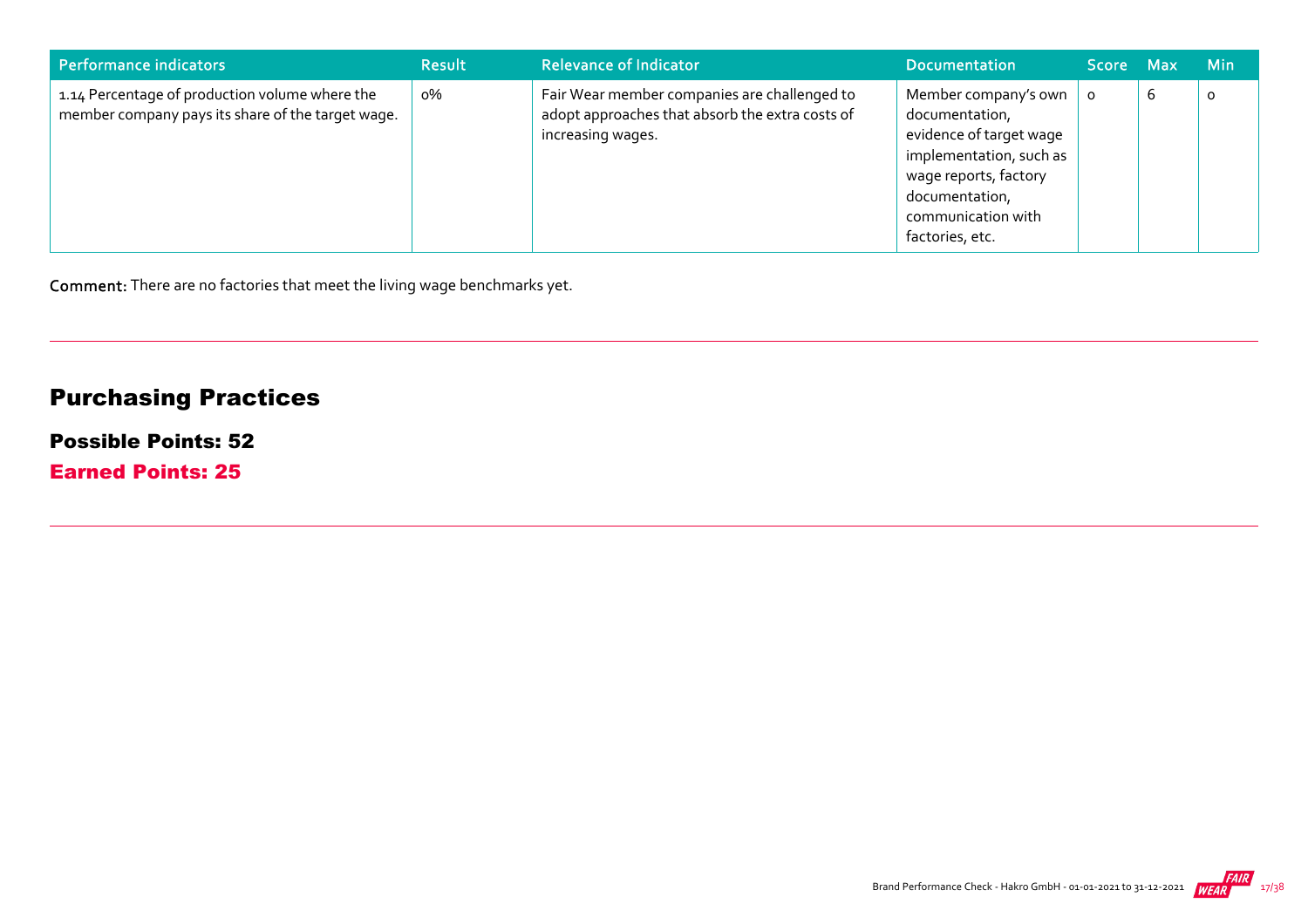# 2. Monitoring and Remediation

| <b>Basic measurements</b>                                                                     | <b>Result</b>                                                                          | <b>Comments</b>                                                                                                                                                  |
|-----------------------------------------------------------------------------------------------|----------------------------------------------------------------------------------------|------------------------------------------------------------------------------------------------------------------------------------------------------------------|
| % of production volume where an audit took place.                                             | 73%                                                                                    |                                                                                                                                                                  |
| % of production volume where monitoring requirements for low-risk countries are<br>fulfilled. | о%                                                                                     | To be counted towards the monitoring threshold, FWF<br>low-risk policy should be implemented. See indicator 2.9.<br>(N/A = no production in low risk countries.) |
| Member meets monitoring requirements for tail-end production locations.                       | First or second year<br>member and tail-end<br>monitoring requirements<br>do not apply | 1st or 2nd year member and tail-end monitoring<br>requirements do not apply.                                                                                     |
| Requirement(s) for next performance check                                                     |                                                                                        |                                                                                                                                                                  |
| Total monitoring threshold:                                                                   | 73%                                                                                    | Measured as percentage of production volume<br>(Minimums: 1 year: 40%; 2 years 60%; 3 years+: 80-100%)                                                           |

| Performance indicators                                                                               | <b>Result</b> | <b>Relevance of Indicator</b>                                                                                    | <b>Documentation</b>                                                              | Score Max |                | <b>Min</b> |
|------------------------------------------------------------------------------------------------------|---------------|------------------------------------------------------------------------------------------------------------------|-----------------------------------------------------------------------------------|-----------|----------------|------------|
| 2.1 Specific staff person is designated to follow up<br>on problems identified by monitoring system. | Yes           | Followup is a serious part of Fair Wear membership,<br>and cannot be successfully managed on an ad-hoc<br>basis. | Manuals, emails, etc.,<br>demonstrating who the<br>designated staff person<br>15. |           | $\overline{2}$ | $-2$       |

Comment: The two CSR staff persons follow up on problems identified by the monitoring system.

| Performance indicators                                     | <b>Result</b> | <b>Relevance of Indicator</b>                                                                                                                                                    | <b>Documentation</b>                 | Score Max | <b>Min</b> |
|------------------------------------------------------------|---------------|----------------------------------------------------------------------------------------------------------------------------------------------------------------------------------|--------------------------------------|-----------|------------|
| 2.2 Quality of own auditing system meets FWF<br>standards. | Yes           | In case Fair Wear teams cannot be used, the<br>member companies' own auditing system must<br>ensure sufficient quality in order for Fair Wear to<br>approve the auditing system. | Information on audit<br>methodology. | O         | $-1$       |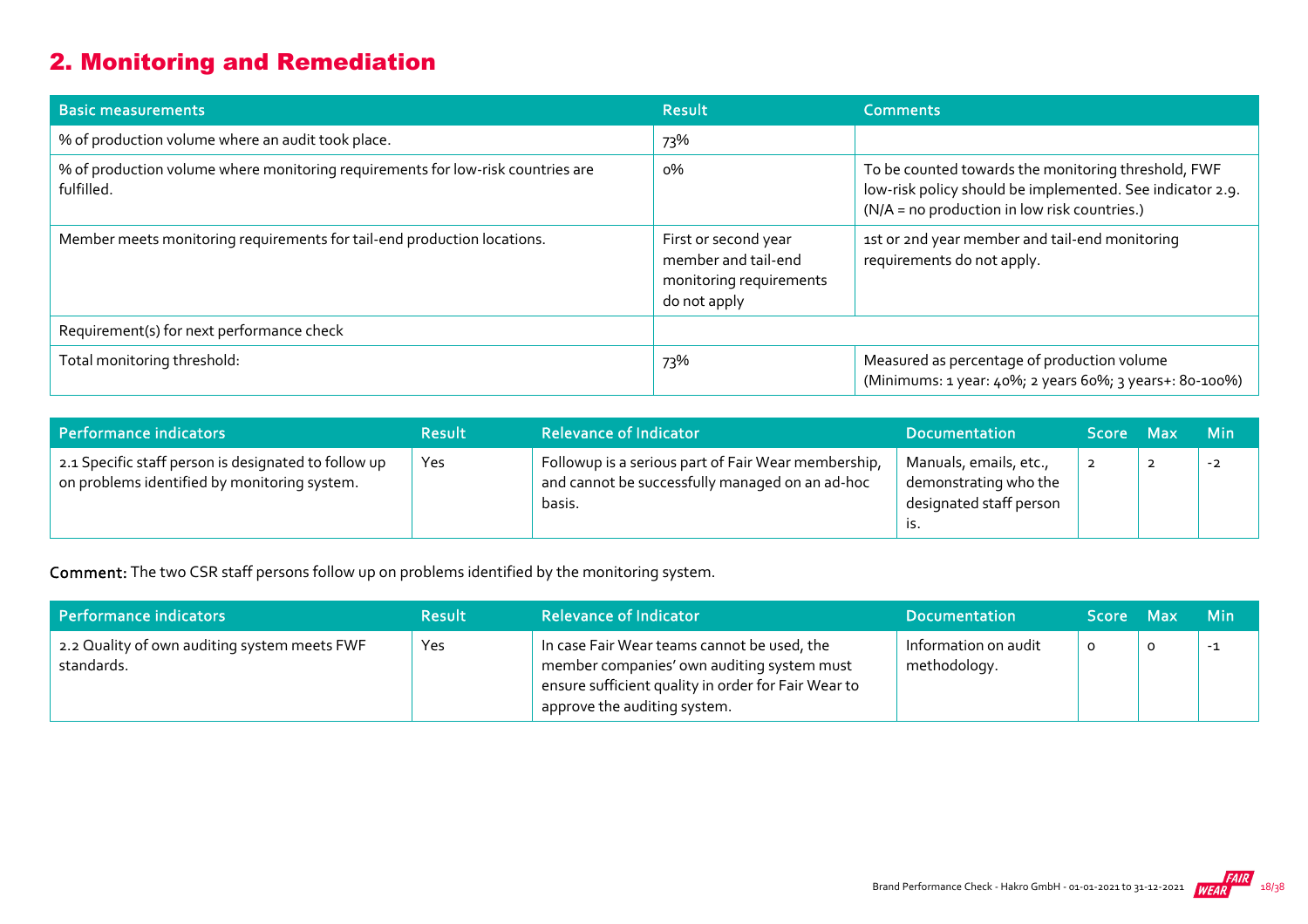Comment: Together with Fair Wear‐member OLYMP, Hakro has set up its own auditing system called the iMPACT‐ programme. This programme consists of tailor‐made audits around which the brands focus their remediation efforts. The audits make use of a Worker Sentiment Survey, which is a mobile phone survey which covers 15 questions on plans to stay at the factory, the relationship with their supervisor, trust in grievance mechanisms, working hours and wages. Workers fill this in anonymously. In 2021, the brands have been in regular discussion with Fair Wear to align their methodology with Fair Wear's.

The audits meet Fair Wear's standards, although information on a range of topics, such as living wages are not sufficiently covered or integrated yet.

Recommendation: Fair Wear recommends Hakro to further align the iMPACT programme with Fair Wear's audit methodology.

| <b>Performance indicators</b>                                                                                                                                                                     | <b>Result</b> | <b>Relevance of Indicator</b>                                                                                                                                                                    | <b>Documentation</b>                                                                                                                      | Score Max | <b>Min</b> |
|---------------------------------------------------------------------------------------------------------------------------------------------------------------------------------------------------|---------------|--------------------------------------------------------------------------------------------------------------------------------------------------------------------------------------------------|-------------------------------------------------------------------------------------------------------------------------------------------|-----------|------------|
| 2.3 Audit Report and Corrective Action Plan (CAP)<br>findings are shared with factory and worker<br>representation where applicable. Improvement<br>timelines are established in a timely manner. | Yes           | 2 part indicator: Fair Wear audit reports were shared<br>and discussed with suppliers within two months of<br>audit receipt AND a reasonable time frame was<br>specified for resolving findings. | Corrective Action Plans,<br>emails; findings of<br>followup audits; brand<br>representative present<br>during audit exit<br>meeting, etc. |           | $-1$       |

Comment: Hakro shares the audit report and remediation plans in a timely manner. After the brand shared the report, the factory is requested to respond and propose improvement timelines, after which this is discussed with the brand. Worker representatives are invited to participate in closing meetings of the audit, but do not yet receive the audit reports.

Recommendation: Fair Wear recommends Hakro to ensure that worker representatives receive a copy of the audit report in a language accessible to them. When following up on audit reports, it gives them the opportunity to be informed of issues in the factory and have a voice in the prioritization of issues.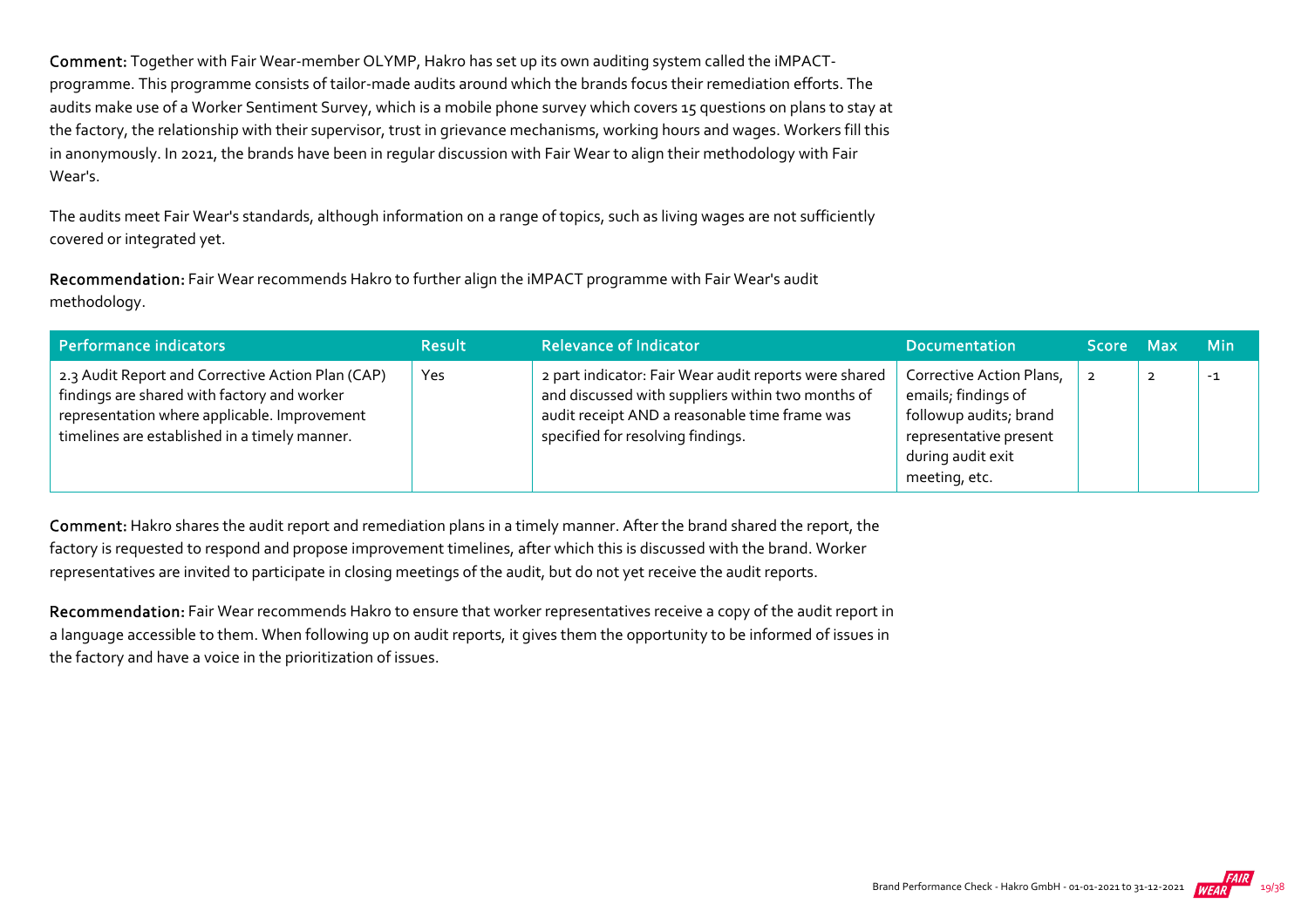| <b>Performance indicators</b>                                                                                               | <b>Result</b> | <b>Relevance of Indicator</b>                                                                                                                                  | <b>Documentation</b>                                                                                                                                                                                                                 | Score Max |   | <b>Min</b> |
|-----------------------------------------------------------------------------------------------------------------------------|---------------|----------------------------------------------------------------------------------------------------------------------------------------------------------------|--------------------------------------------------------------------------------------------------------------------------------------------------------------------------------------------------------------------------------------|-----------|---|------------|
| 2.4 Degree of progress towards resolution of<br>existing Corrective Action Plans and remediation of<br>identified problems. | Intermediate  | Fair Wear considers efforts to resolve CAPs to be<br>one of the most important things that member<br>companies can do towards improving working<br>conditions. | CAP-related<br>documentation<br>including status of<br>findings, documentation<br>of remediation and<br>follow up actions taken<br>by member. Reports of<br>quality assessments.<br>Evidence of<br>understanding relevant<br>issues. | 6         | 8 | $-2$       |

Comment: Hakro has a system in place to monitor and track the progress of its suppliers on issues that need to be remediated. Per supplier it keeps track of the progress made in its remediation plans. The member asks for evidence (photos, documents) to verify whether issues are remediated. Hakro has not yet made use of monitoring visits or verified through a second audit. In Turkey, its Hakro‐team is involved in CAP follow up, although the main responsibility lies with the CSR department.

After one of its audits, a worker called Hakro to complain about working hours and verbal abuse of one the supervisors. The issue of working hours corresponded to the finding of the audit and the brand is working with the factory to remediate this. However, the supervisor could not be identified, as long‐term workers in that particular department did not know the identity of the supervisor. The brand is engaging with the complainant to lodge the complaint through the Fair Wear complaints mechanism.

Hakro could show that its suppliers worked on a range of issues that were remediated. However, more complex issues such as living wages, Gender‐Based violence and the inclusion of worker representatives remain open. During the COVID‐19 pandemic, the brand identified that management was engaging with workers on COVID‐19 related measures. However, Hakro did not check whether specific committees were started that decided on COVID‐19 measures and included the involvement of workers.

Recommendation: Fair Wear also recommends Hakro to gradually ensure factories establish independent worker representation and involve these representatives in monitoring and remediation of findings. Furthermore, we recommend Hakro to make use of additional verification tools, such as monitoring visits or a documents check by local staff, agents or its auditors.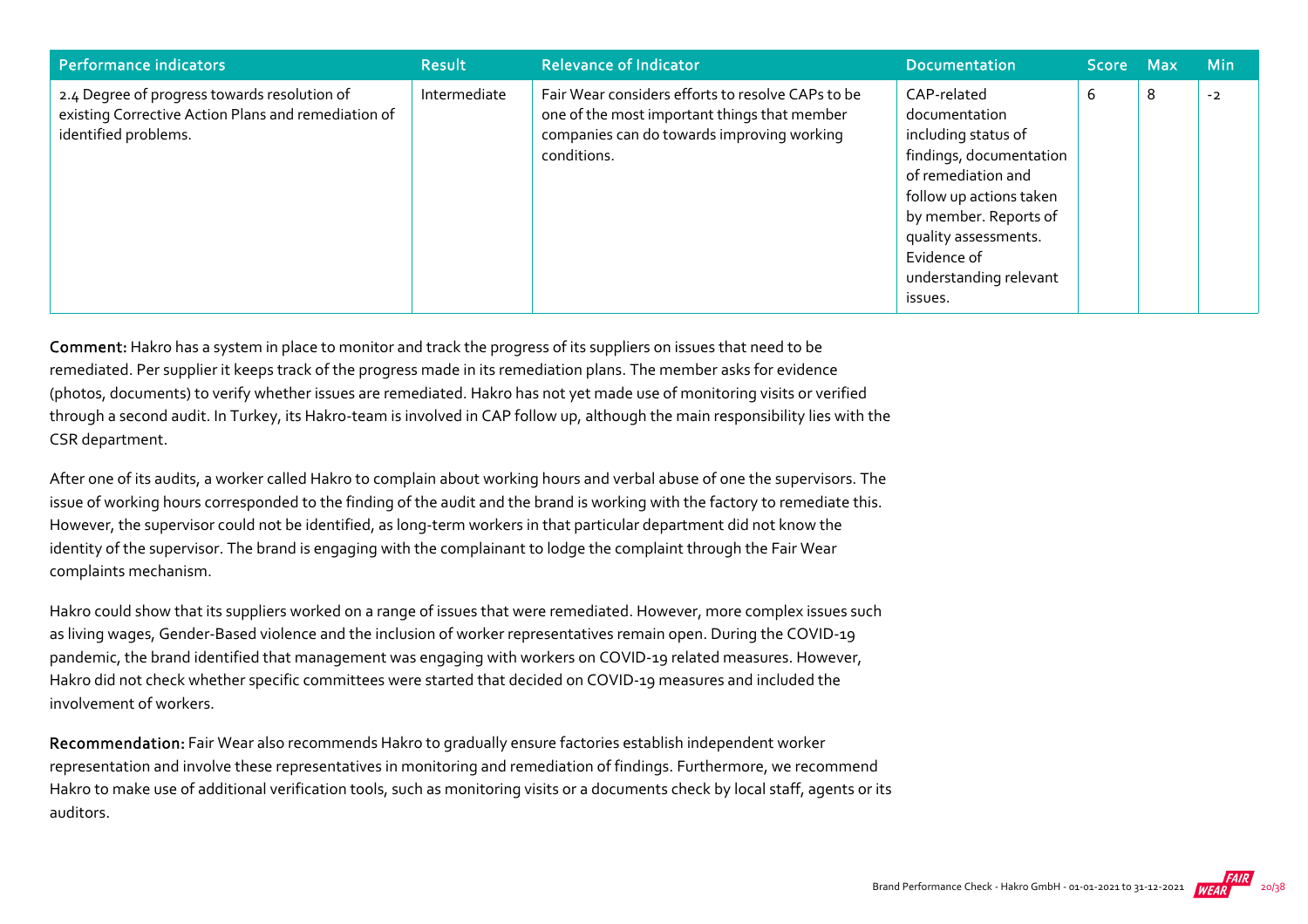| Performance indicators                                                                                                                           | <b>Result</b>  | <b>Relevance of Indicator</b>                                                                                                                                                                                                                  | <b>Documentation</b>                                                                                                           | Score Max |   | <b>Min</b> |
|--------------------------------------------------------------------------------------------------------------------------------------------------|----------------|------------------------------------------------------------------------------------------------------------------------------------------------------------------------------------------------------------------------------------------------|--------------------------------------------------------------------------------------------------------------------------------|-----------|---|------------|
| 2.5 Percentage of production volume from<br>production locations that have been visited by the<br>member company in the previous financial year. | not applicable | Due to the Covid-19 pandemic, brands could often<br>not visit their suppliers from March - December<br>2020. For consistency purposes, we therefore<br>decided to score all our member brands N/A on<br>visiting suppliers over the year 2020. | Member companies<br>should document all<br>production location<br>visits with at least the<br>date and name of the<br>visitor. | N/A       | 4 | $\circ$    |

Comment: This indicator is not applicable over 2021 due to the COVID‐19 pandemic.

| Performance indicators                                          | <b>Result</b>                                                              | <b>Relevance of Indicator</b>                                                                                               | <b>Documentation</b>                                                                                    | Score Max | <b>Min</b> |
|-----------------------------------------------------------------|----------------------------------------------------------------------------|-----------------------------------------------------------------------------------------------------------------------------|---------------------------------------------------------------------------------------------------------|-----------|------------|
| 2.6 Existing audit reports from other sources are<br>collected. | No existing<br>reports/all<br>audits by FWF<br>or FWF<br>member<br>company | Existing reports form a basis for understanding the<br>issues and strengths of a supplier, and reduces<br>duplicative work. | Audit reports are on file;<br>evidence of followup on<br>prior CAPs. Reports of<br>quality assessments. | N/A       | O          |

Comment: Hakro aims to have all its suppliers audited through the iMPACT programme audits. The brand is aware of the risk of corruption in auditing, audits that do not meet the Fair Wear Code of Labour Practices and qualitatively bad audit reports. That is why it chose to set up its own programme. Hakro collects external audit reports to feed into its risk assessment for production locations but does not actively use them for CAP follow up. Therefore, this indicator is rated n/a.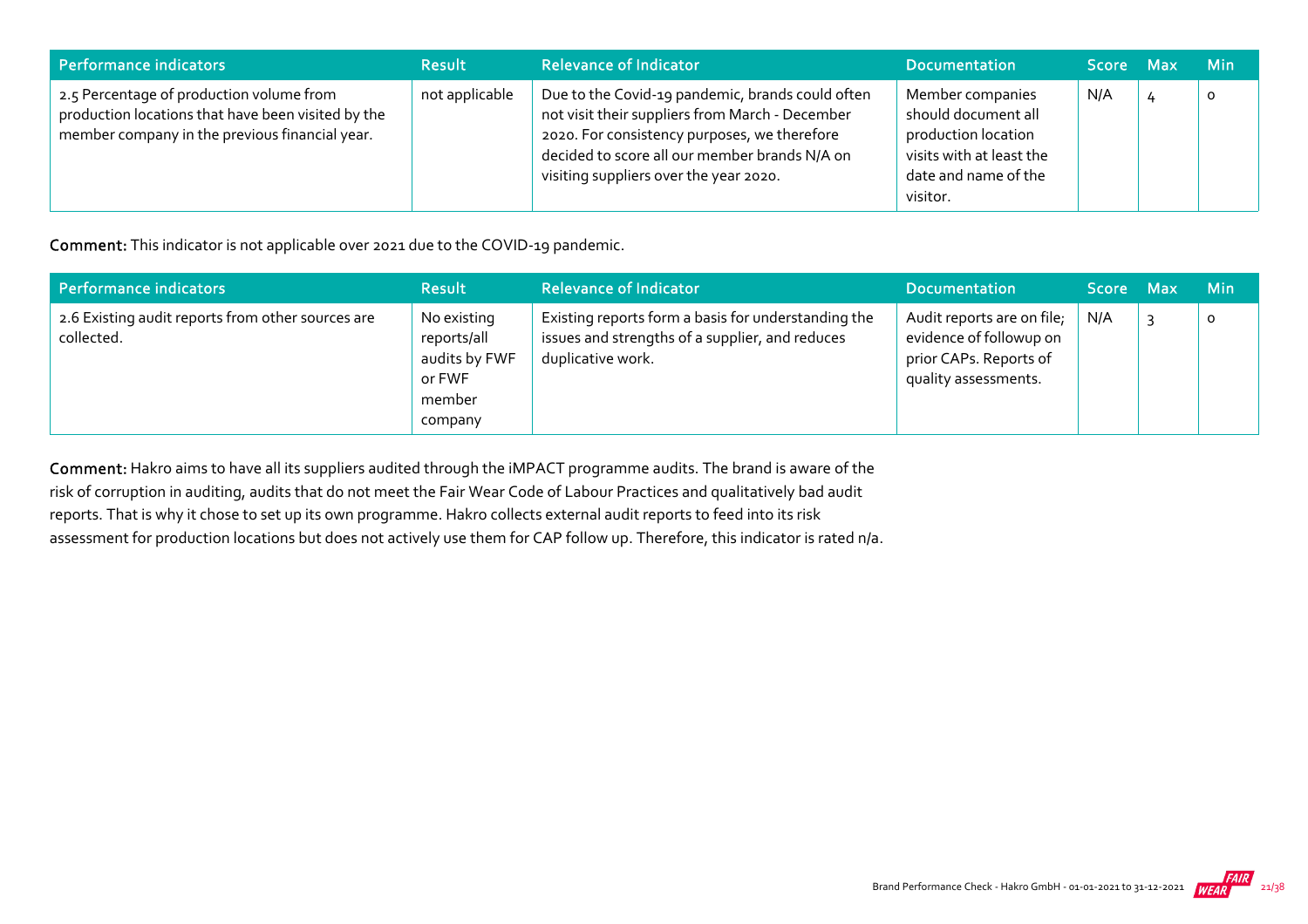| <b>Performance indicators</b>                                                                              | <b>Result</b>                                                                           | <b>Relevance of Indicator</b>                                                                                                                                                                                                                                                                                                                                                                              | <b>Documentation</b>                                                                                                                                                                                                                                                               | <b>Score</b> | <b>Max</b> | <b>Min</b> |
|------------------------------------------------------------------------------------------------------------|-----------------------------------------------------------------------------------------|------------------------------------------------------------------------------------------------------------------------------------------------------------------------------------------------------------------------------------------------------------------------------------------------------------------------------------------------------------------------------------------------------------|------------------------------------------------------------------------------------------------------------------------------------------------------------------------------------------------------------------------------------------------------------------------------------|--------------|------------|------------|
| 2.7 Compliance with FWF risk policies.                                                                     | Average score<br>depending on<br>the number of<br>applicable<br>policies and<br>results | Aside from regular monitoring and remediation<br>requirements under Fair Wear membership,<br>countries, specific areas within countries or specific<br>product groups may pose specific risks that require<br>additional steps to address and remediate those<br>risks. Fair Wear requires member companies to be<br>aware of those risks and implement policy<br>requirements as prescribed by Fair Wear. | Policy documents,<br>inspection reports,<br>evidence of cooperation<br>with other customers<br>sourcing at the same<br>factories, reports of<br>meetings with suppliers,<br>reports of additional<br>activities and/or<br>attendance lists as<br>mentioned in policy<br>documents. | 3            | 6          | $-2$       |
| Compliance with FWF enhanced monitoring<br>programme Bangladesh                                            | Intermediate                                                                            |                                                                                                                                                                                                                                                                                                                                                                                                            |                                                                                                                                                                                                                                                                                    | 3            | 6          | $-2$       |
| Compliance with FWF Myanmar policy                                                                         | Policies are not<br>relevant to the<br>company's<br>supply chain                        |                                                                                                                                                                                                                                                                                                                                                                                                            |                                                                                                                                                                                                                                                                                    | N/A          | 6          | $-2$       |
| Compliance with FWF guidance on abrasive blasting                                                          | Policies are not<br>relevant to the<br>company's<br>supply chain                        |                                                                                                                                                                                                                                                                                                                                                                                                            |                                                                                                                                                                                                                                                                                    | N/A          | 6          | $-2$       |
| Compliance with FWF guidance on risks related to<br>Turkish garment factories employing Syrian<br>refugees | Intermediate                                                                            |                                                                                                                                                                                                                                                                                                                                                                                                            |                                                                                                                                                                                                                                                                                    | 3            | 6          | $-2$       |
| Other risks specific to the member's supply chain<br>are addressed by its monitoring system                | Intermediate                                                                            |                                                                                                                                                                                                                                                                                                                                                                                                            |                                                                                                                                                                                                                                                                                    | 3            | 6          | $-2$       |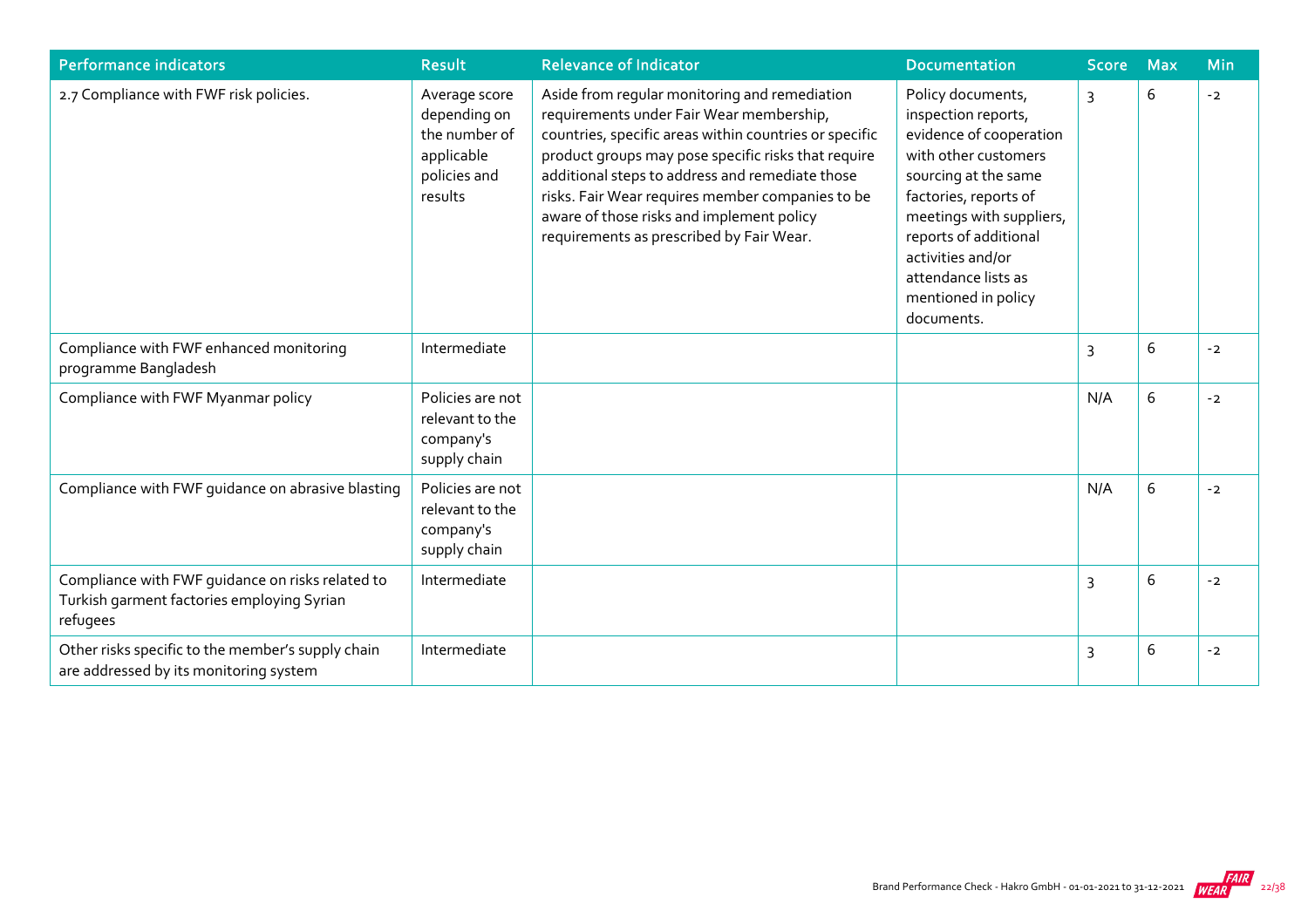#### Comment: Bangladesh:

Hakro signed the transitional Bangladesh Accord. The Bangladeshi factory it is sourcing from also falls under the Accord. Audits of the Accord show that the factory has remediated 95% of the issues found. The member checked whether the audit team had access to specific expertise on building and fire safety. The audit team does not yet have the expertise to identify GBV. Hakro is aware of the risk of Gender‐Based Violence but has not yet taken steps to identify, prevent and remediate any of these issues at its Bangladeshi supplier.

#### Turkey:

Hakro works with two Turkish suppliers. The member shared the Fair Wear policy on Syrian migrants with its suppliers and discussed this with them. During the audits, no Syrian refugees were found. Neither were subcontractors found where Syrian migrants could be employed. Although Hakro did inform its suppliers, it did not actively raise awareness of these suppliers, for example through the WEP basic.

#### COVID-19:

In dialogue with its suppliers and through audits, the brand checked whether there was a loss of jobs and wages at suppliers. However, in case of lockdowns, the brand did not make use of additional monitoring tools afterwards to verify whether factories were paying at least the legal minimum wage. Through its audit, the brand did identify at its Cambodian supplier that severance payment was not done in line with the local law, which the brand followed up. In its COVID‐19 questionnaire to suppliers, the brand asked whether factories had taken specific OHS measures, which was supported by photographic evidence. The brand did not yet check whether workers were included in negotiating and taking specific measures to handle the COVID‐19 pandemic.

#### Other:

Thanks to it risk assessment, Hakro is well aware of risks in the countries it is sourcing from, such as excessive overtime and freedom of association. The member actively checks and responds to these issues in its iMPACT-programme, although complicated issues such as monitoring and supporting a functioning social dialogue and the identification and prevention of gender‐based violence are not yet fully incorporated in its programme.

Recommendation: Fair Wear recommends Hakro to ensure capacity building to prevent and remediate GBV‐issues at its Bangladeshi supplier and to ensure the brand and factory have mechanisms in place to identify and remediate GBV. Furthermore, Fair Wear recommends Hakro to create more awareness among its suppliers on the employment of Syrian refugees, for example through the WEP‐basic training. We also recommend Hakro to actively engage with suppliers to identify and monitor worker involvement in handling the COVID-19 pandemic. Lastly, we encourage Hakro to further develop its iMPACT‐programme to enable it to identify and respond to more complex issues, such as GBV.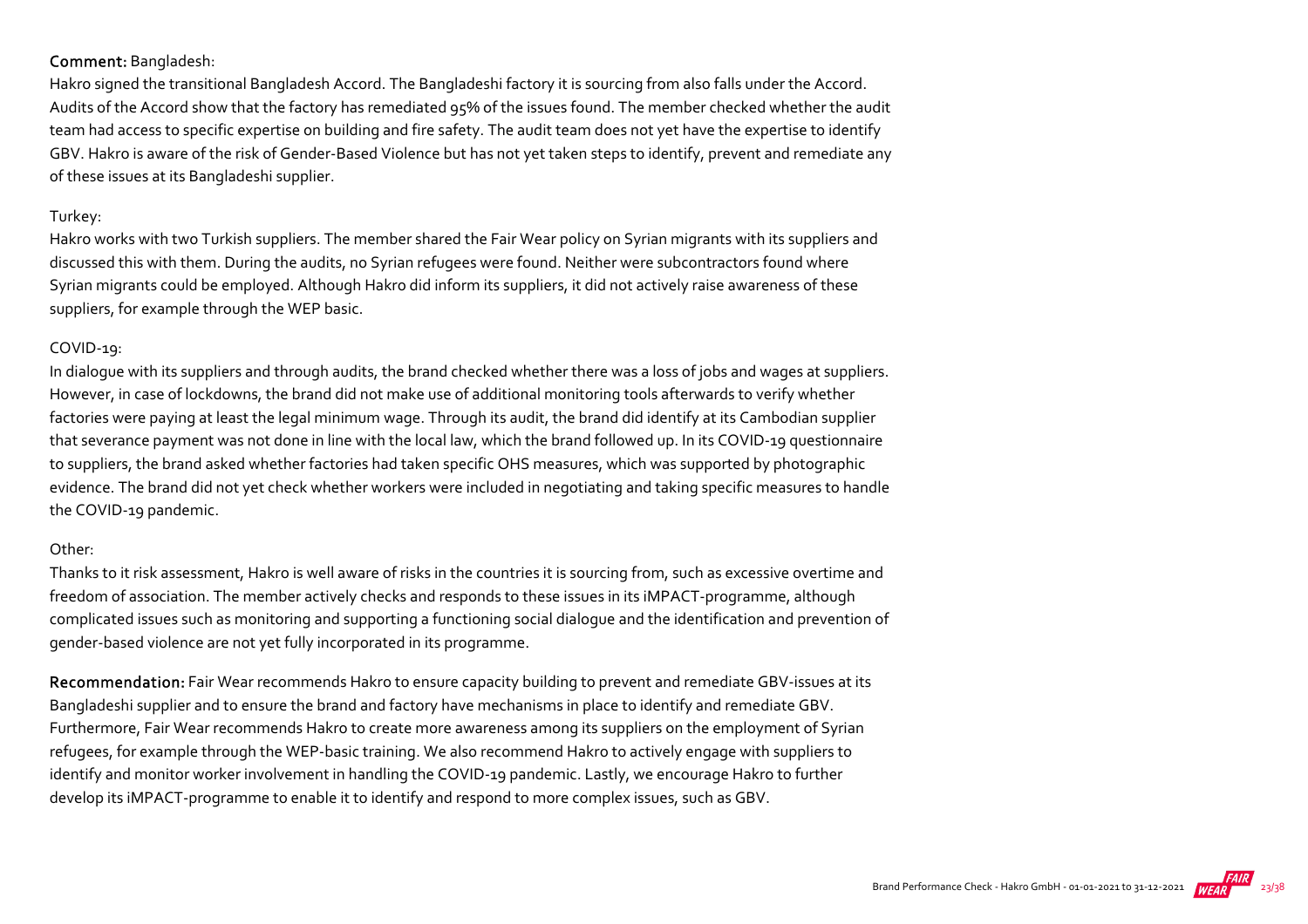| Performance indicators                                                                                                   | <b>Result</b>                                                                                                | <b>Relevance of Indicator</b>                                                                                                                                                                                                                       | <b>Documentation</b>                                             | Score Max |                | <b>Min</b> |
|--------------------------------------------------------------------------------------------------------------------------|--------------------------------------------------------------------------------------------------------------|-----------------------------------------------------------------------------------------------------------------------------------------------------------------------------------------------------------------------------------------------------|------------------------------------------------------------------|-----------|----------------|------------|
| 2.8 Member company cooperates with other FWF<br>member companies in resolving corrective actions<br>at shared suppliers. | No CAPs<br>active, no<br>shared<br>production<br>locations or<br>refusal of other<br>company to<br>cooperate | Cooperation between customers increases leverage<br>and chances of successful outcomes. Cooperation<br>also reduces the chances of a factory having to<br>conduct multiple Corrective Action Plans about the<br>same issue with multiple customers. | Shared CAPs, evidence<br>of cooperation with<br>other customers. | N/A       | $\overline{2}$ | $-1$       |

Comment: Hakro actively collaborates with OLYMP in its iMPACT‐programme but does not have shared production locations with them. At one supplier, a Fair Wear member has placed production, but it is an insignificant amount. Therefore, this indicator is rated n/a.

| Performance indicators                                                                                        | <b>Result</b>                             | <b>Relevance of Indicator</b>                                                                                                                                                                                                                                                                    | <b>Documentation</b>                                                                                                                                          | Score Max |                | <b>Min</b> |
|---------------------------------------------------------------------------------------------------------------|-------------------------------------------|--------------------------------------------------------------------------------------------------------------------------------------------------------------------------------------------------------------------------------------------------------------------------------------------------|---------------------------------------------------------------------------------------------------------------------------------------------------------------|-----------|----------------|------------|
| 2.9 Percentage of production volume where<br>monitoring requirements for low-risk countries are<br>fulfilled. | No production<br>in low-risk<br>countries | Low-risk countries are determined by the presence<br>and proper functioning of institutions which can<br>quarantee compliance with national and<br>international standards and laws. Fair Wear has<br>defined minimum monitoring requirements for<br>production locations in low-risk countries. | Documentation of visits,<br>notification of suppliers<br>of Fair Wear<br>membership; posting of<br>worker information<br>sheets, completed<br>questionnaires. | N/A       | $\overline{2}$ |            |

Comment: Hakro does not source from countries that are considered low‐risk.

| Performance indicators                                                                                                                                                         | <b>Result</b> | <b>Relevance of Indicator</b>                                                                                                                                                            | <b>Documentation</b>                                                                               | Score Max | <b>Min</b> |
|--------------------------------------------------------------------------------------------------------------------------------------------------------------------------------|---------------|------------------------------------------------------------------------------------------------------------------------------------------------------------------------------------------|----------------------------------------------------------------------------------------------------|-----------|------------|
| 2.10 Extra bonus indicator: in case FWF member<br>company conducts full audits at tail-end production<br>locations (when the minimum required monitoring<br>threshold is met). | No            | Fair Wear encourages its members to monitor 100%<br>of its production locations and rewards those<br>members who conduct full audits above the<br>minimum required monitoring threshold. | <b>Production location</b><br>information as provided<br>to Fair Wear and recent<br>Audit Reports. | N/A       | $\circ$    |

Comment: With a monitoring percentage of 73%, Hakro has made good efforts in monitoring its supply chain in its first year of membership. However, this percentage is not yet sufficient to assess it against this bonus indicator.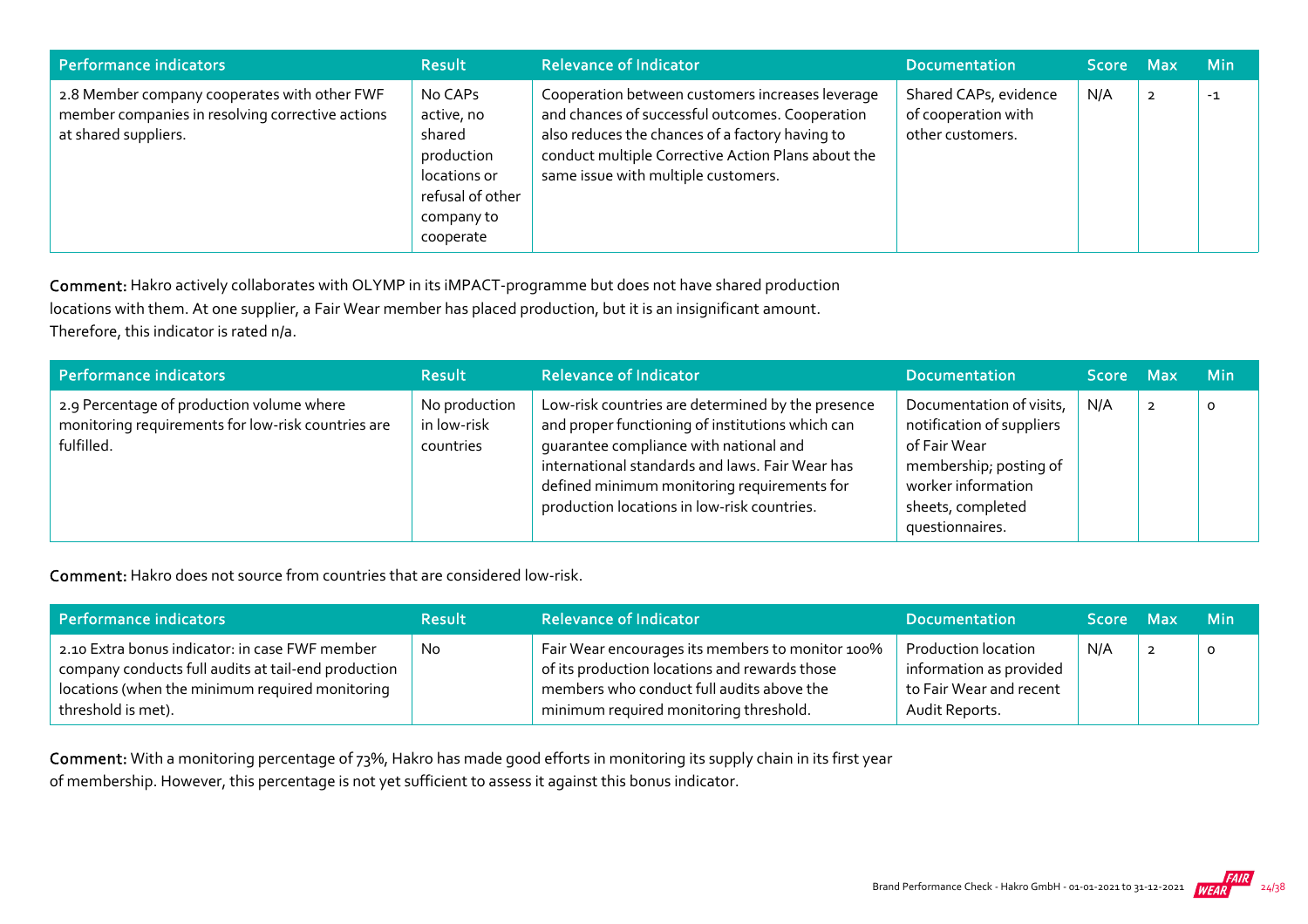| Performance indicators                                                                                           | <b>Result</b>                | <b>Relevance of Indicator</b>                                                                                                                                                                                                                    | <b>Documentation</b>           | <b>Score</b> | <b>Max</b>     | ⊟ Min   |
|------------------------------------------------------------------------------------------------------------------|------------------------------|--------------------------------------------------------------------------------------------------------------------------------------------------------------------------------------------------------------------------------------------------|--------------------------------|--------------|----------------|---------|
| 2.11 Questionnaire is sent and information is<br>collected from external brands resold by the<br>member company. | No external<br>brands resold | Fair Wear believes it is important for affiliates that<br>have a retail/wholesale arm to at least know if the<br>brands they resell are members of Fair Wear or a<br>similar organisation, and in which countries those<br>brands produce goods. | Questionnaires are on<br>file. | N/A          | $\overline{2}$ | $\circ$ |

| <b>Performance indicators</b>                                                                                                       | <b>Result</b>                | <b>Relevance of Indicator</b>                                                                                                                                                                                                            | <b>Documentation</b>                                                                                                                                                                 | Score Max | <b>Min</b> |
|-------------------------------------------------------------------------------------------------------------------------------------|------------------------------|------------------------------------------------------------------------------------------------------------------------------------------------------------------------------------------------------------------------------------------|--------------------------------------------------------------------------------------------------------------------------------------------------------------------------------------|-----------|------------|
| 2.12 External brands resold by member companies<br>that are members of another credible initiative (% of<br>external sales volume). | No external<br>brands resold | Fair Wear believes members who resell products<br>should be rewarded for choosing to sell external<br>brands who also take their supply chain<br>responsibilities seriously and are open about in<br>which countries they produce goods. | External production data $\parallel$<br>in Fair Wear's<br>information<br>management system.<br>Documentation of sales<br>volumes of products<br>made by Fair Wear or<br>FLA members. | N/A       | $\Omega$   |

| Performance indicators                                                     | <b>Result</b> | <b>Relevance of Indicator</b>                                                                                                                                                                  | <b>Documentation</b>                                        | Score Max | <b>Min</b> |
|----------------------------------------------------------------------------|---------------|------------------------------------------------------------------------------------------------------------------------------------------------------------------------------------------------|-------------------------------------------------------------|-----------|------------|
| 2.13 Questionnaire is sent and information is<br>collected from licensees. | No licensees  | Fair Wear believes it is important for member<br>companies to know if the licensee is committed to<br>the implementation of the same labour standards<br>and has a monitoring system in place. | Questionnaires are on<br>file. Contracts with<br>licensees. | N/A       |            |

# Monitoring and Remediation

Possible Points: 19

Earned Points: 13

**FAIR**<br>Brand Performance Check - Hakro GmbH - 01-01-2021 to 31-12-2021 **THEAR** 25/38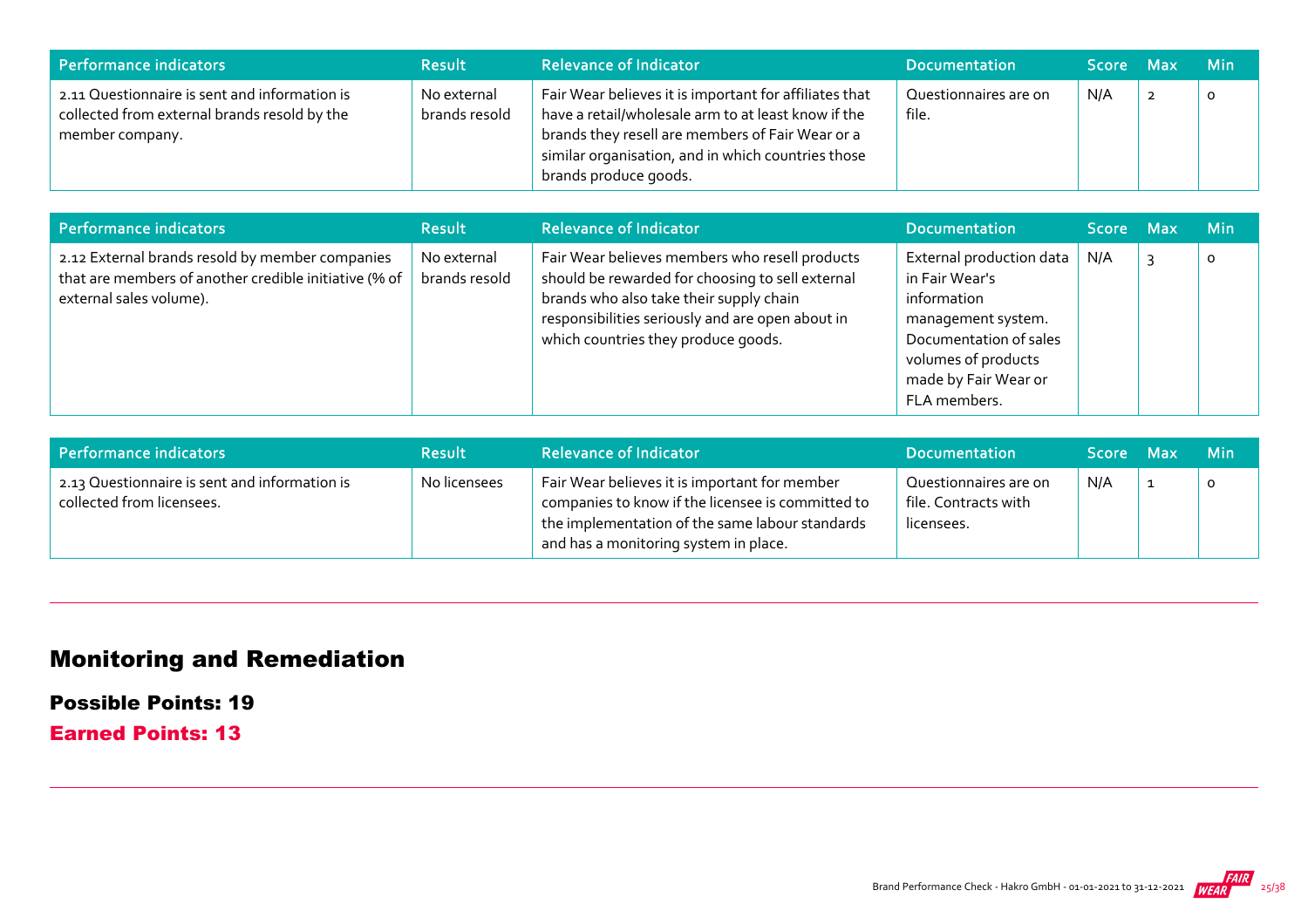## 3. Complaints Handling

| <b>Basic measurements</b>                                 | <b>Result</b> | <b>Comments</b>                                                                                                                                                        |
|-----------------------------------------------------------|---------------|------------------------------------------------------------------------------------------------------------------------------------------------------------------------|
| Number of worker complaints received since last check.    |               | At this point, FWF considers a high number of complaints<br>as a positive indicator, as it shows that workers are aware<br>of and making use of the complaints system. |
| Number of worker complaints in process of being resolved. |               |                                                                                                                                                                        |
| Number of worker complaints resolved since last check.    |               |                                                                                                                                                                        |

| Performance indicators                                                       | <b>Result</b> | <b>Relevance of Indicator</b>                                                                                    | <b>Documentation</b>                                                              | Score Max | <b>Min</b> |
|------------------------------------------------------------------------------|---------------|------------------------------------------------------------------------------------------------------------------|-----------------------------------------------------------------------------------|-----------|------------|
| 3.1 A specific employee has been designated to<br>address worker complaints. | Yes           | Followup is a serious part of Fair Wear membership,<br>and cannot be successfully managed on an ad-hoc<br>basis. | Manuals, emails, etc.,<br>demonstrating who the<br>designated staff person<br>.כו |           | $-1$       |

Comment: Hakro has two dedicated CSR staff members who follow up on worker complaints. The CEO is also involved in following up with any complaints.

| Performance indicators                                                                                          | <b>Result</b> | <b>Relevance of Indicator</b>                                                                                                                                                                                                                                                             | <b>Documentation</b>                                                                                 | Score Max |                | <b>Min</b> |
|-----------------------------------------------------------------------------------------------------------------|---------------|-------------------------------------------------------------------------------------------------------------------------------------------------------------------------------------------------------------------------------------------------------------------------------------------|------------------------------------------------------------------------------------------------------|-----------|----------------|------------|
| 3.2 Member company has informed factory<br>management and workers about the FWF CoLP and<br>complaints hotline. | <b>No</b>     | Informing both management and workers about the<br>Fair Wear Code of Labour Practices and complaints<br>hotline is a first step in alerting workers to their<br>rights. The Worker Information Sheet is a tool to do<br>this and should be visibly posted at all production<br>locations. | Photos by company<br>staff, audit reports,<br>checklists from<br>production location<br>visits, etc. | $-2$      | $\overline{2}$ | $-2$       |

Comment: In 2021, Hakro engaged with all suppliers to inform them about the Fair Wear Code of Labour Practices and the grievance mechanism. The brand asked suppliers to post the Worker Information Sheet. Through its IMPACT‐programme the brand checked whether the WIS was posted and found that in several cases the sheet was not posted or was not posted correctly. The member then engaged with the factories to ensure that the sheet was posted and asked for photographic evidence. In Turkey, local Hakro staff also checked whether the sheet was posted.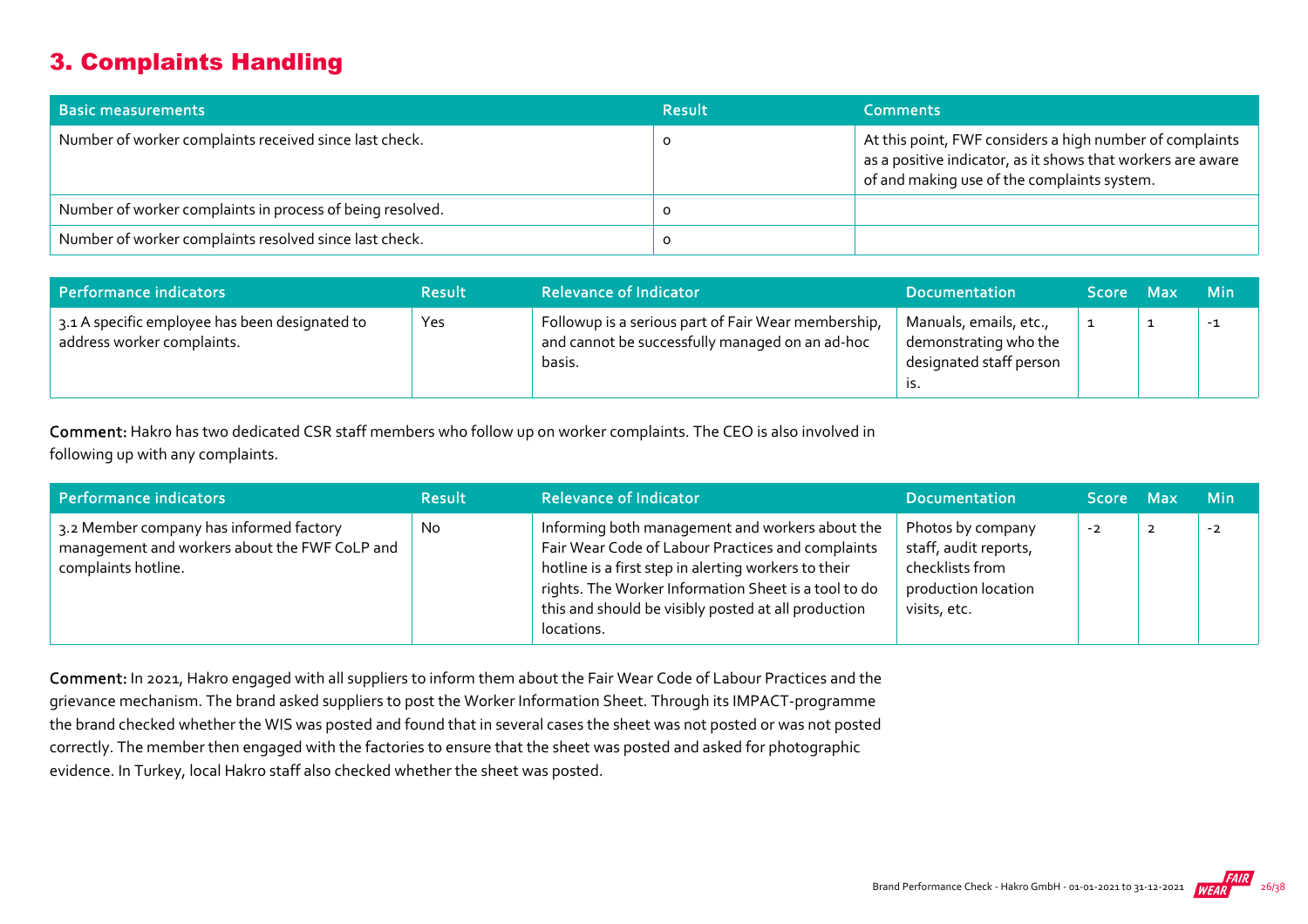However, at the factories where an audit through the IMPACT programme did not take place, the brand did not always ask for proof (e.g. photographic evidence) of the sheets being posted in a place that is safe and easily accessible to workers.

Requirement: Hakro must ensure that the Worker Information Sheet, including contact information of the local complaints handler of Fair Wear, is posted in factories, in a location that is accessible to all workers. Hakro should check by means of a visit whether the Worker Information Sheet is posted in the factories.

Please note that following Fair Wear's policy for repeated non‐compliance in Fair Wear's Brand Performance Checks, members that receive an insufficient or ‐2 score on this indicator for the second year in a row, will be placed in the 'Needs Improvement' category.

Recommendation: It is suggested to ask production locations to submit a photo of the posted Worker Information Sheet and to ask staff visiting a supplier to check if the documents are still posted as indicated on the obtained photo.

| Performance indicators                                                                                         | <b>Result</b>                                                       | <b>Relevance of Indicator</b>                                                                                                                                                                                                          | <b>Documentation</b>                                                                                                                                                                                     | Score Max |   | <b>Min</b> |
|----------------------------------------------------------------------------------------------------------------|---------------------------------------------------------------------|----------------------------------------------------------------------------------------------------------------------------------------------------------------------------------------------------------------------------------------|----------------------------------------------------------------------------------------------------------------------------------------------------------------------------------------------------------|-----------|---|------------|
| 3.3 Degree to which member company has actively<br>raised awareness of the FWF CoLP and complaints<br>hotline. | All production in<br>low-risk<br>countries/training<br>not possible | After informing workers and management of the<br>Fair Wear CoLP and the complaints hotline,<br>additional awareness raising and training is<br>needed to ensure sustainable improvements and<br>structural worker-management dialogue. | Training reports, Fair<br>Wear's data on factories<br>enrolled in the WEP<br>basic module. For<br>alternative training<br>activities: curriculum,<br>training content,<br>participation and<br>outcomes. | N/A       | b | $\circ$    |

Comment: Because of COVID-19 restrictions in 2021 that limited the possibility to conduct training, this indicator is considered not applicable in this check.

| Performance indicators                                                                                                            | <b>Result</b>             | <b>Relevance of Indicator</b>                                                                                                                                                       | <b>Documentation</b>                                                                                               | Score Max | <b>Min</b> |
|-----------------------------------------------------------------------------------------------------------------------------------|---------------------------|-------------------------------------------------------------------------------------------------------------------------------------------------------------------------------------|--------------------------------------------------------------------------------------------------------------------|-----------|------------|
| 3.4 All complaints received from production location<br>workers are addressed in accordance with the FWF<br>Complaints Procedure. | No complaints<br>received | Providing access to remedy when problems arise is a<br>key element of responsible supply chain<br>management. Member company involvement is<br>often essential to resolving issues. | Documentation that<br>member company has<br>completed all required<br>steps in the complaints<br>handling process. | N/A       | $-2$       |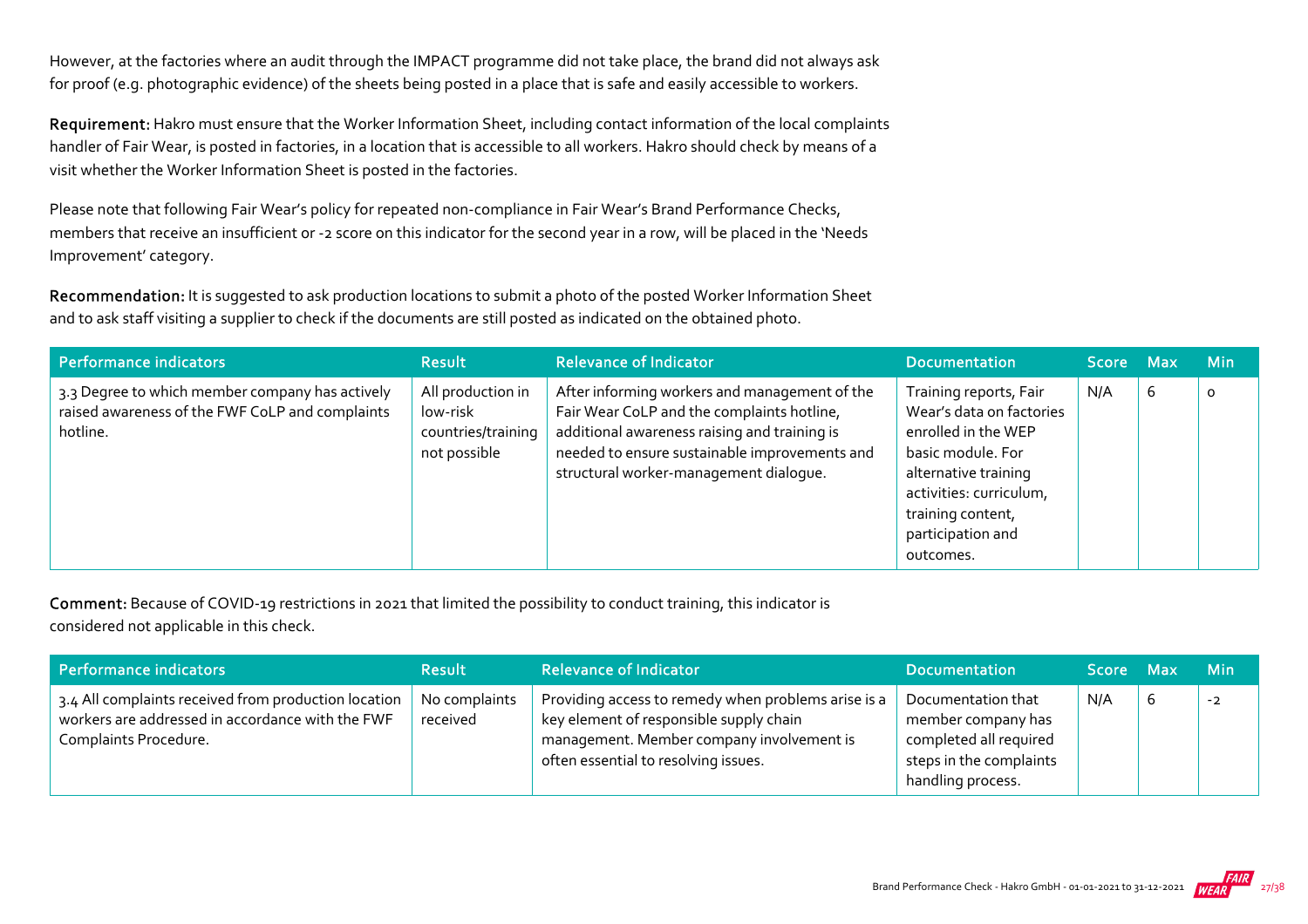| Performance indicators                                                                       | <b>Result</b>                                                  | <b>Relevance of Indicator</b>                                                                                                                                                                             | <b>Documentation</b>                                                                  | Score Max | <b>Min</b> |
|----------------------------------------------------------------------------------------------|----------------------------------------------------------------|-----------------------------------------------------------------------------------------------------------------------------------------------------------------------------------------------------------|---------------------------------------------------------------------------------------|-----------|------------|
| 3.5 Cooperation with other customers in addressing<br>worker complaints at shared suppliers. | No complaints<br>or cooperation<br>not possible /<br>necessary | Because most production locations supply several<br>customers with products, involvement of other<br>customers by the Fair Wear member company can<br>be critical in resolving a complaint at a supplier. | Documentation of joint<br>efforts, e.g. emails,<br>sharing of complaint<br>data, etc. | N/A       |            |

# Complaints Handling

#### Possible Points: 3

Earned Points: -1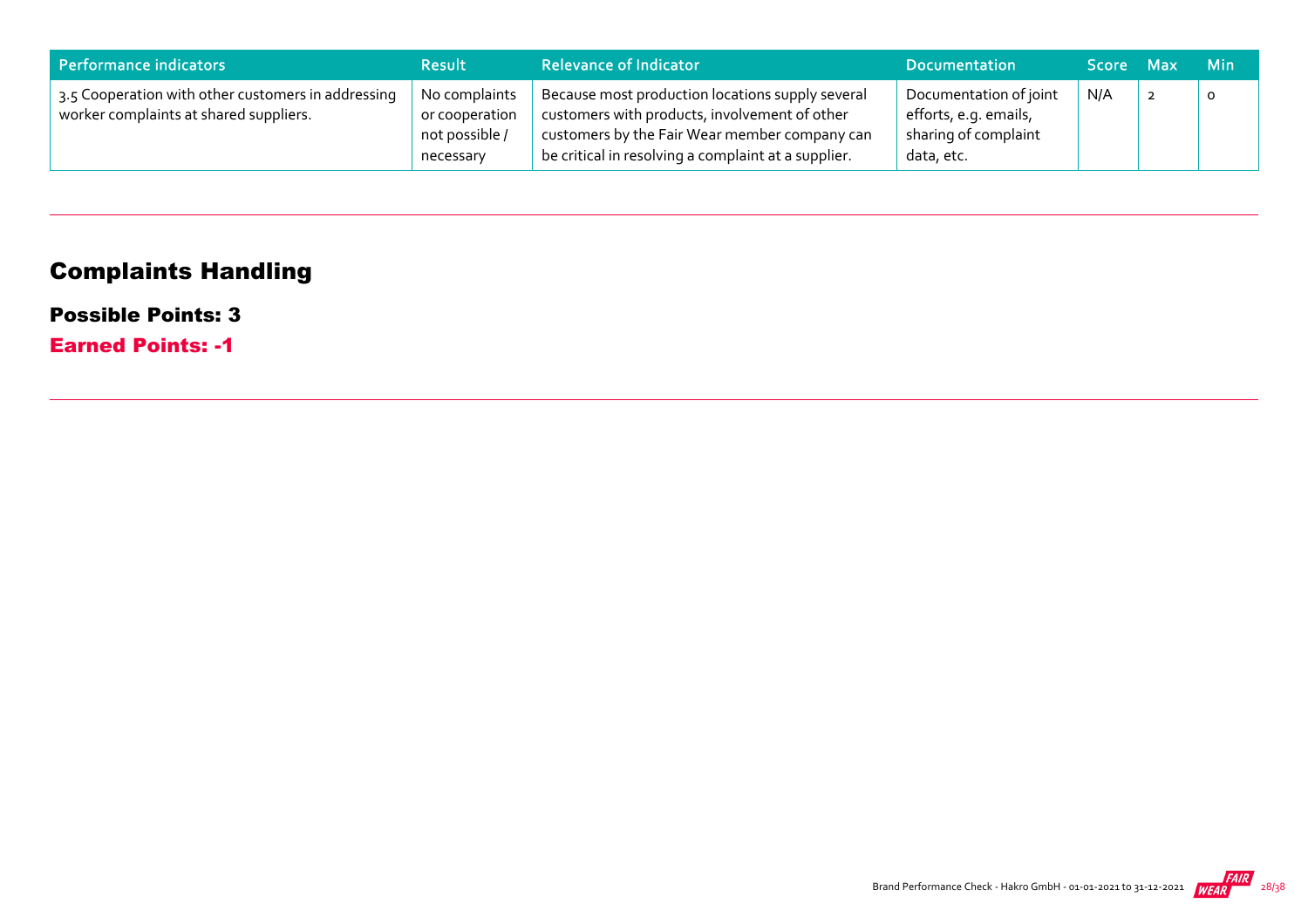# 4. Training and Capacity Building

| Performance indicators                                               | <b>Result</b> | <b>Relevance of Indicator</b>                                                                                                                                                                                                            | <b>Documentation</b>                                     | Score Max | <b>Min</b> |
|----------------------------------------------------------------------|---------------|------------------------------------------------------------------------------------------------------------------------------------------------------------------------------------------------------------------------------------------|----------------------------------------------------------|-----------|------------|
| 4.1 All staff at member company are made aware of<br>FWF membership. | Yes           | Preventing and remediating problems often requires<br>the involvement of many different departments;<br>making all staff aware of Fair Wear membership<br>requirements helps to support cross-departmental<br>collaboration when needed. | Emails, trainings,<br>presentation,<br>newsletters, etc. |           | Ω          |

Comment: The CSR staff of Hakro did an extensive introduction of sustainability and Fair Wear to all their colleagues. Through twelve in‐house supply chain workshops, people were informed of Fair Wear membership. Furthermore, staff is informed through updates in newsletters and an in‐house FAQ.

| Performance indicators                                                              | <b>Result</b> | <b>Relevance of Indicator</b>                                                                                                                                                           | <b>Documentation</b>                                                                         | Score Max | <b>Min</b> |
|-------------------------------------------------------------------------------------|---------------|-----------------------------------------------------------------------------------------------------------------------------------------------------------------------------------------|----------------------------------------------------------------------------------------------|-----------|------------|
| 4.2 All staff in direct contact with suppliers are<br>informed of FWF requirements. | Yes           | Sourcing, purchasing and CSR staff at a minimum<br>should possess the knowledge necessary to<br>implement Fair Wear requirements and advocate for<br>change within their organisations. | Fair Wear Seminars or<br>equivalent trainings<br>provided; presentations,<br>curricula, etc. |           | $-1$       |

Comment: CSR staff of Hakro regularly engage with staff that is in regular contact with suppliers, such as the CEO and the purchasing department. They are informed of Fair Wear requirements.

| Performance indicators                                                                    | <b>Result</b>                  | <b>Relevance of Indicator</b>                                                                                                                                                                     | <b>Documentation</b>                                                                 | Score Max | <b>Min</b> |
|-------------------------------------------------------------------------------------------|--------------------------------|---------------------------------------------------------------------------------------------------------------------------------------------------------------------------------------------------|--------------------------------------------------------------------------------------|-----------|------------|
| 4.3 All sourcing contractors/agents are informed<br>about FWF's Code of Labour Practices. | Yes + actively<br>support COLP | Agents have the potential to either support or<br>disrupt CoLP implementation. It is the responsibility<br>of member company to ensure agents actively<br>support the implementation of the CoLP. | Correspondence with<br>agents, trainings for<br>agents, Fair Wear audit<br>findings. |           | $\circ$    |

Comment: Hakro makes use of three intermediaries. These intermediaries were on‐boarded about Fair Wear membership and its requirements. They are also involved in CAP follow up and the remediation process.

Recommendation: Hakro could consider making more active use of its intermediaries in the monitoring and verification of issues that are remediated, such as through documents checking and on‐site verification.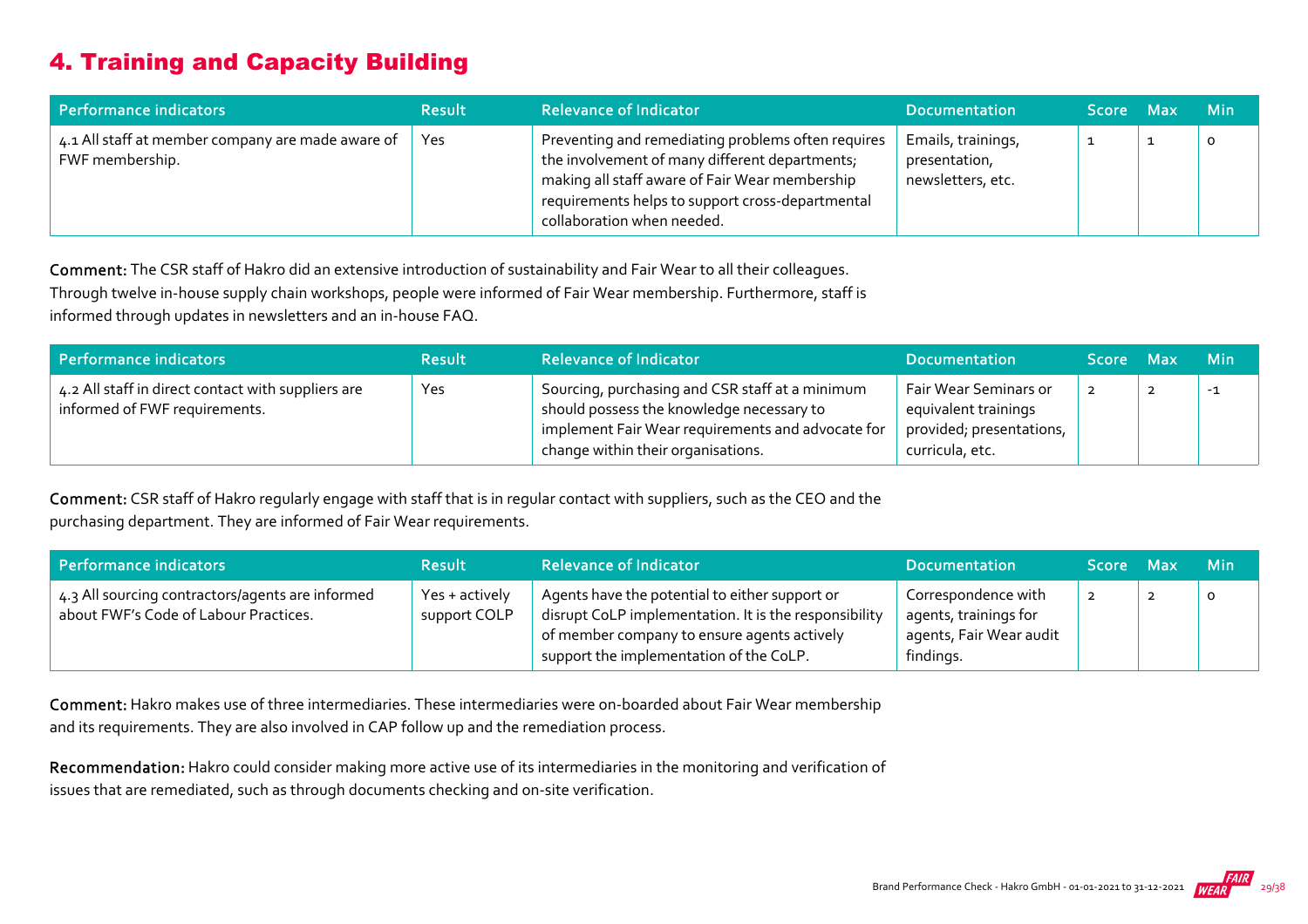| Performance indicators                                                                                                | <b>Result</b>                                                       | <b>Relevance of Indicator</b>                                                                                                                                                                                                                                                           | <b>Documentation</b>                                                                                                                                                                                    | Score Max |            | <b>Min</b> |
|-----------------------------------------------------------------------------------------------------------------------|---------------------------------------------------------------------|-----------------------------------------------------------------------------------------------------------------------------------------------------------------------------------------------------------------------------------------------------------------------------------------|---------------------------------------------------------------------------------------------------------------------------------------------------------------------------------------------------------|-----------|------------|------------|
| 4.4 Factory participation in training programmes<br>that support transformative processes related to<br>human rights. | All production in<br>low-risk<br>countries/training<br>not possible | Complex human rights issues such as freedom of<br>association or gender-based violence require more<br>in-depth trainings that support factory-level<br>transformative processes. Fair Wear has<br>developed several modules, however, other<br>(member-led) programmes may also count. | Training reports, Fair<br>Wear's data on factories<br>enrolled in training<br>programmes. For<br>alternative training<br>activities: curriculum,<br>training content,<br>participation and<br>outcomes. | N/A       | $\epsilon$ | 0          |

Comment: Because of COVID‐19 restrictions in 2021 that limited the possibility to conduct training, this indicator is considered not applicable in this check.

| Performance indicators                                                       | <b>Result</b>                                                                                                   | <b>Relevance of Indicator</b>                                                                                                                         | <b>Documentation</b>                                                                                                                                                                           | Score Max |                | <b>Min</b> |
|------------------------------------------------------------------------------|-----------------------------------------------------------------------------------------------------------------|-------------------------------------------------------------------------------------------------------------------------------------------------------|------------------------------------------------------------------------------------------------------------------------------------------------------------------------------------------------|-----------|----------------|------------|
| 4.5 Degree to which member company follows up<br>after a training programme. | No training<br>programmes<br>have been<br>conducted or<br>member<br>produces solely<br>in low-risk<br>countries | After factory-level training programmes,<br>complementary activities such as remediation and<br>changes on brand level will achieve a lasting impact. | Documentation of<br>discussions with factory<br>management and<br>worker representatives,<br>minutes of regular<br>worker-management<br>dialoque meetings or<br>anti-harassment<br>committees. | N/A       | $\overline{2}$ | $\circ$    |

# Training and Capacity Building

Possible Points: 5

Earned Points: 5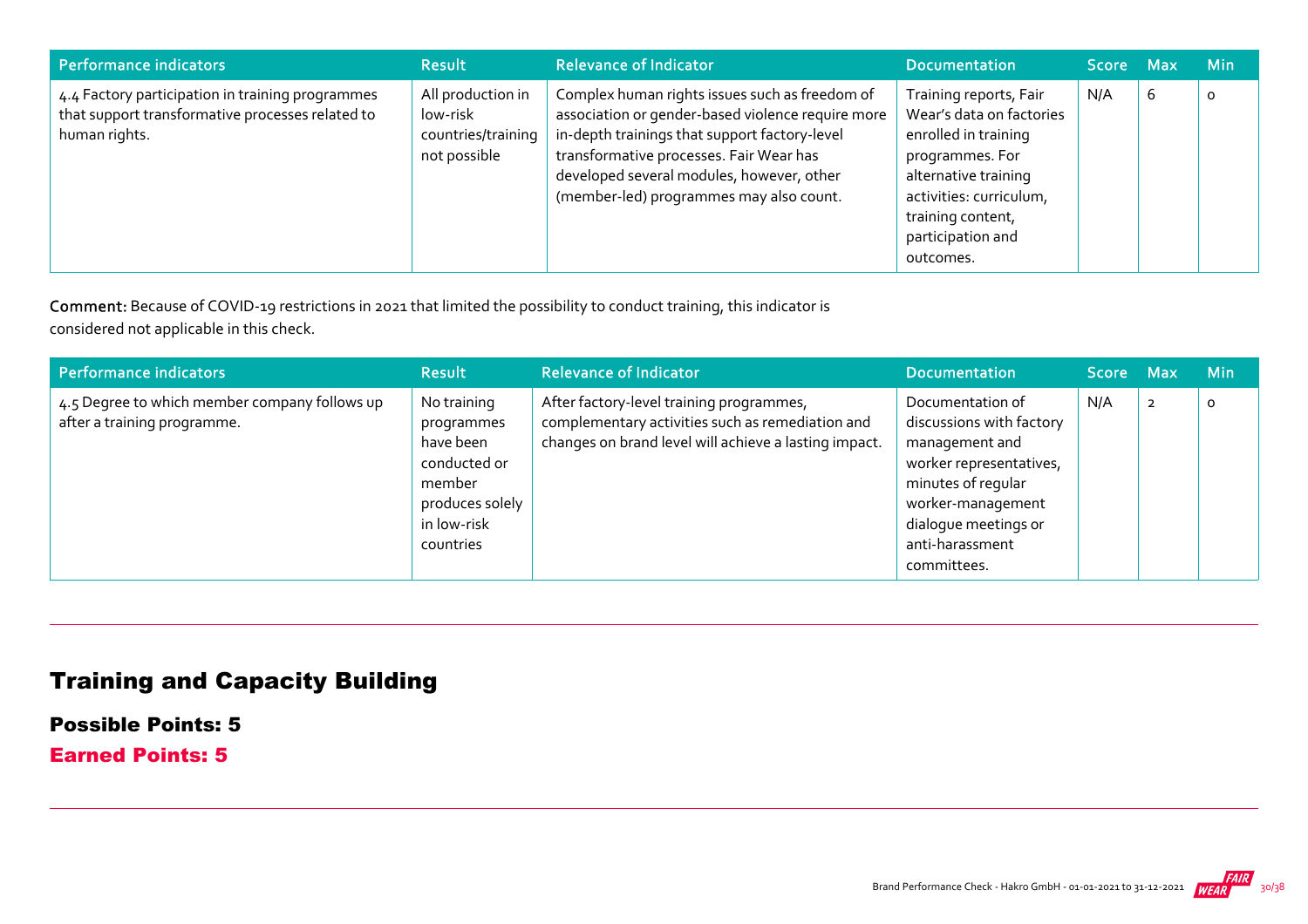#### 5. Information Management

| Performance indicators                                       | <b>Result</b> | <b>Relevance of Indicator</b>                                                                                     | <b>Documentation</b>                                                                                                                                                                                                          | Score Max |   | <b>Min</b> |
|--------------------------------------------------------------|---------------|-------------------------------------------------------------------------------------------------------------------|-------------------------------------------------------------------------------------------------------------------------------------------------------------------------------------------------------------------------------|-----------|---|------------|
| 5.1 Level of effort to identify all production<br>locations. | Advanced      | Any improvements to supply chains require member<br>companies to first know all of their production<br>locations. | Supplier information<br>provided by member<br>company. Financial<br>records of previous<br>financial year.<br>Documented efforts by<br>member company to<br>update supplier<br>information from its<br>monitoring activities. | 6         | b | $-2$       |

Comment: Hakro works with eleven suppliers and has a subcontracting policy in place which excludes subcontracting. The brand checked and ensured that all production processes can take place in the factory. Hakro makes use of its own audit programme to check this.

Furthermore, the member provides long lead times and discusses production planning with its suppliers, which lowers the risk of subcontracting. At its Turkish suppliers, local staff are on‐site. The brand checks the quality of the products to check whether there are no quality differences which could indicate a risk of subcontracting.

Hakro places a significant part of its production at one of its Lao suppliers, while placing a small portion of its production at the other Lao supplier and three Chinese suppliers. The latter are owned by its Cambodian supplier. The brand only discusses lead times and production planning with the intermediary. The intermediary does inform Hakro of the supplier it will use, but these suppliers have not yet been audited by Hakro and checked for subcontracting.

Recommendation: Fair Wear recommends Hakro to further discuss and check the risk of subcontracting at its Chinese and Lao suppliers, for example by identifying other factories that are owned by its Cambodian supplier and by planning an audit.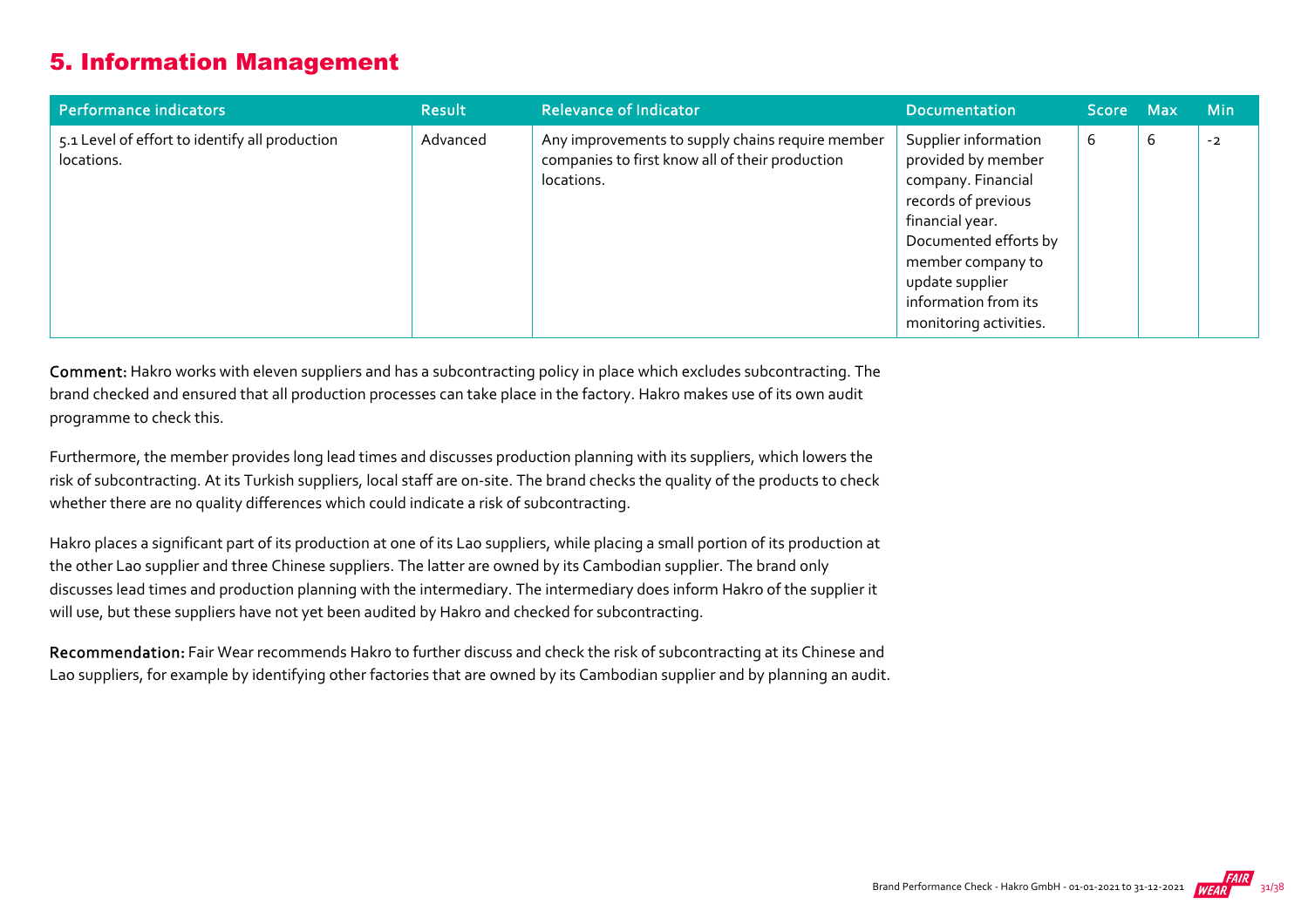| Performance indicators                                                                                                              | <b>Result</b> | <b>Relevance of Indicator</b>                                                                                                                                                       | <b>Documentation</b>                                                                                                                   | Score Max | <b>Min</b> |
|-------------------------------------------------------------------------------------------------------------------------------------|---------------|-------------------------------------------------------------------------------------------------------------------------------------------------------------------------------------|----------------------------------------------------------------------------------------------------------------------------------------|-----------|------------|
| 5.2 CSR and other relevant staff actively share<br>information with each other about working<br>conditions at production locations. | Yes           | CSR, purchasing and other staff who interact with<br>suppliers need to be able to share information in<br>order to establish a coherent and effective strategy<br>for improvements. | Internal information<br>system; status CAPs,<br>reports of meetings of<br>purchasing/CSR;<br>systematic way of<br>storing information. |           | $-1$       |

Comment: The CEO, CSR and purchasing department actively share information about working conditions at suppliers. Audits are also accessible to these staff members. However, during the COVID pandemic, the CEO and the suppliers regularly engaged in an informal manner, limiting the brand's ability to document issues and integrate follow up in its systems. Furthermore, the comprehensive risk assessment is mainly accessible to CSR staff and not actively used by other staff.

Recommendation: Fair Wear recommends Hakro to further integrate human rights due diligence into its management systems, ensuring the active documentation and sharing of risks, issues and follow up.

#### Information Management

Possible Points: 7 Earned Points: 7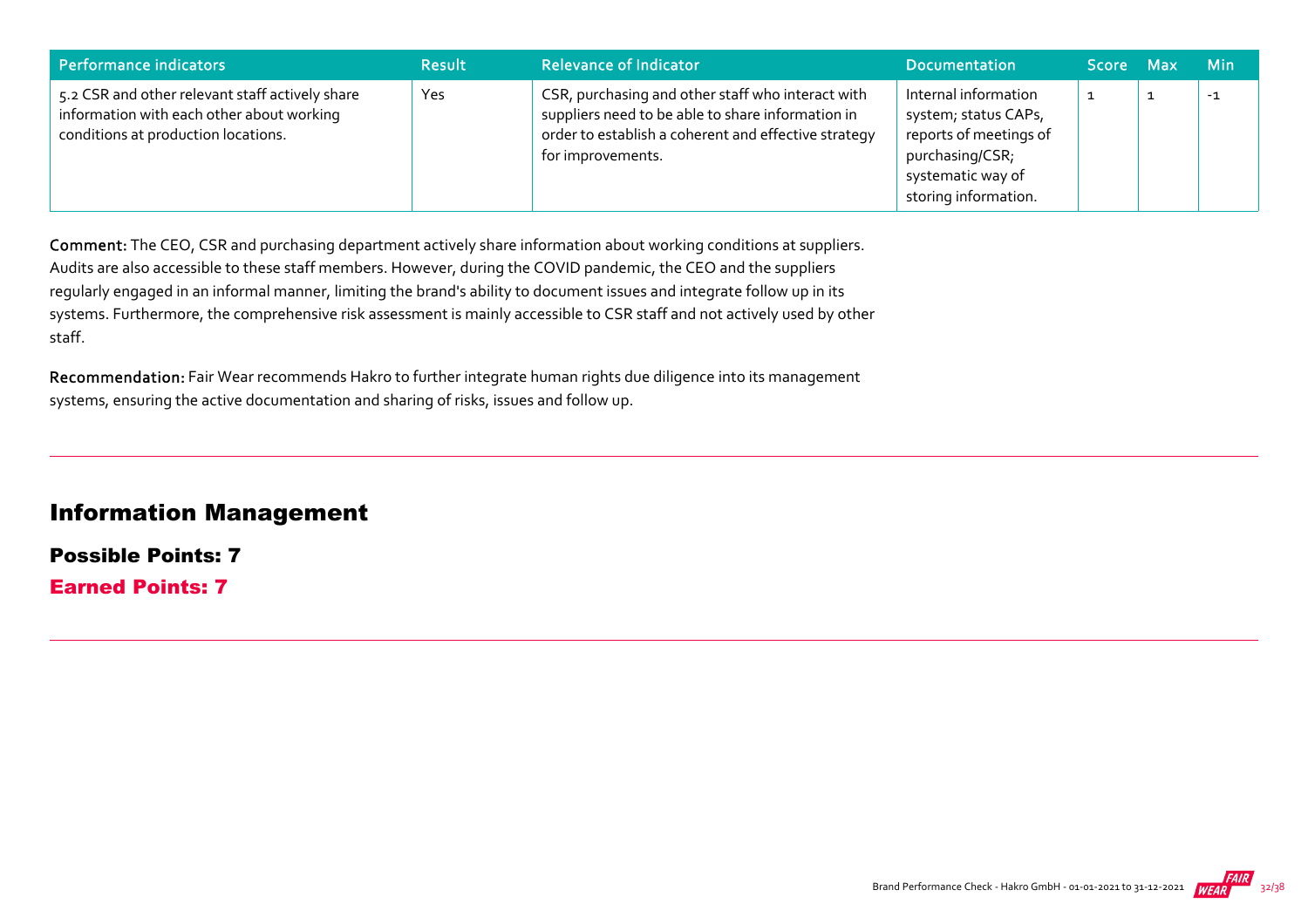## 6. Transparency

| Performance indicators                                                            | <b>Result</b>                                                                                | <b>Relevance of Indicator</b>                                                                                                                                                                                                                                                                                                                   | <b>Documentation</b>                                                                                                                        | Score Max | <b>Min</b> |
|-----------------------------------------------------------------------------------|----------------------------------------------------------------------------------------------|-------------------------------------------------------------------------------------------------------------------------------------------------------------------------------------------------------------------------------------------------------------------------------------------------------------------------------------------------|---------------------------------------------------------------------------------------------------------------------------------------------|-----------|------------|
| 6.1 Degree of member company compliance with<br><b>FWF Communications Policy.</b> | Minimum<br>communications<br>requirements<br>are met AND no<br>significant<br>problems found | Fair Wear's communications policy exists to ensure<br>transparency for consumers and stakeholders, and<br>to ensure that member communications about Fair<br>Wear are accurate. Members will be held<br>accountable for their own communications as well<br>as the communications behaviour of 3rd-party<br>retailers, resellers and customers. | Fair Wear membership<br>is communicated on<br>member's website;<br>other communications<br>in line with Fair Wear<br>communications policy. |           | -3         |

Comment: Hakro communicates about Fair Wear Foundation on its website and social media. Through its newsletters, the brand also informed its retailers about Fair Wear membership which responded very positively to this step. The member makes use of the Fair Wear communication toolkit and adheres to the communication guidelines.

| Performance indicators                                          | <b>Result</b>                                                                                                                          | <b>Relevance of Indicator</b>                                                                                                     | <b>Documentation</b>                                                                                                                             | <b>Score</b> | <b>Max</b>     | <b>Min</b> |
|-----------------------------------------------------------------|----------------------------------------------------------------------------------------------------------------------------------------|-----------------------------------------------------------------------------------------------------------------------------------|--------------------------------------------------------------------------------------------------------------------------------------------------|--------------|----------------|------------|
| 6.2 Member company engages in advanced<br>reporting activities. | Published<br><b>Brand</b><br>Performance<br>Checks, audit<br>reports, and/or<br>other efforts<br>lead to<br>increased<br>transparency. | Good reporting by members helps to ensure the<br>transparency of Fair Wear's work and shares best<br>practices with the industry. | Member company<br>publishes one or more of<br>the following on their<br>website: Brand<br>Performance Check,<br>Audit Reports, Supplier<br>List. | 1            | $\overline{2}$ | $\circ$    |

Comment: In its social report, Hakro provides a comprehensive account of the issues it is facing in its supply chain at particular (anonymized) suppliers. The brand is engaging with its suppliers to obtain their consent to disclose the production locations. None of its suppliers has provided this consent yet. As this is its first year of membership, the member has not yet published a Brand Performance Check report.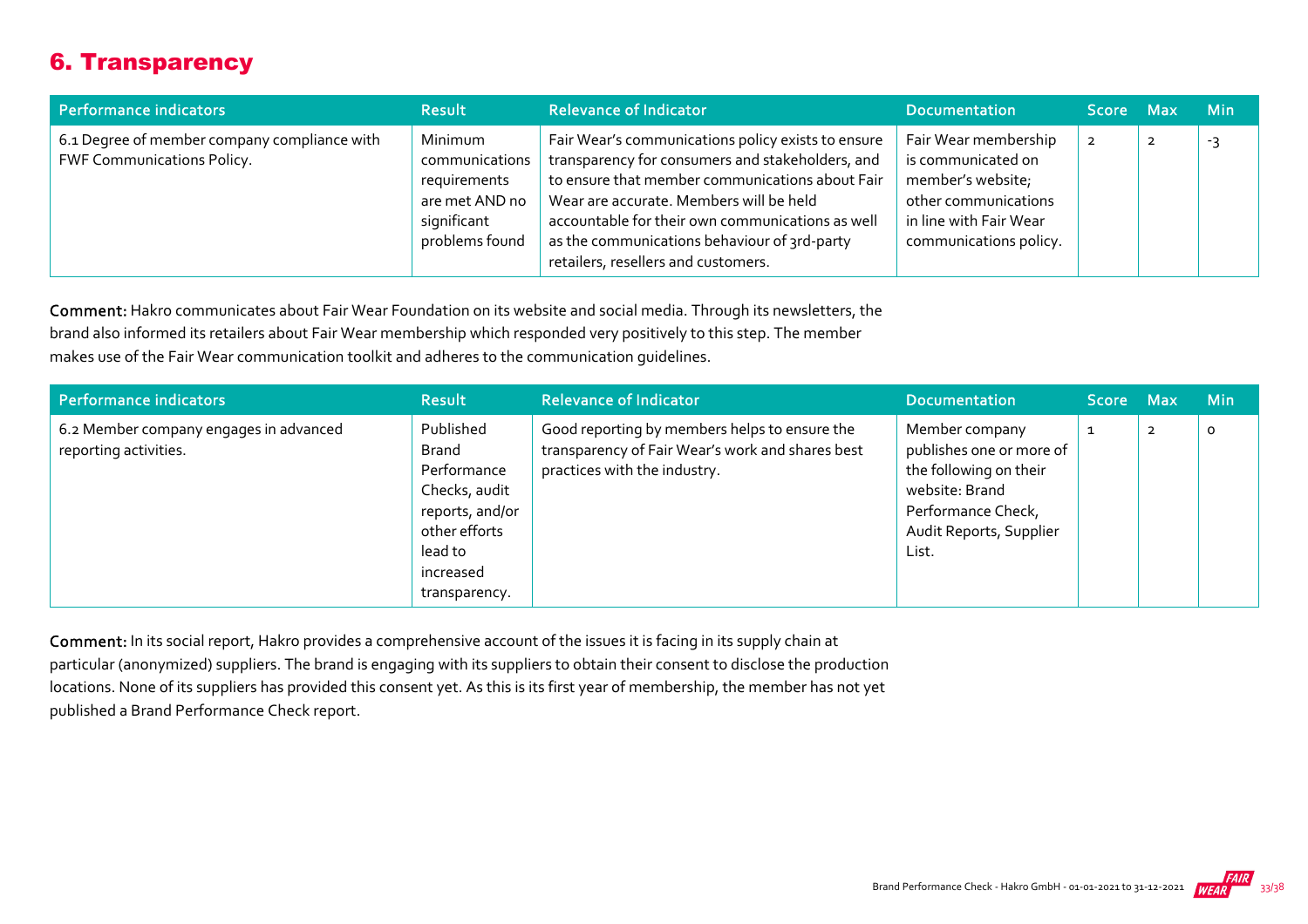| Performance indicators                                                                 | <b>Result</b>                                                                                      | <b>Relevance of Indicator</b>                                                                                                                                                                                                                           | <b>Documentation</b>                                                       | Score Max      | <b>Min</b> |
|----------------------------------------------------------------------------------------|----------------------------------------------------------------------------------------------------|---------------------------------------------------------------------------------------------------------------------------------------------------------------------------------------------------------------------------------------------------------|----------------------------------------------------------------------------|----------------|------------|
| 6.3 Social Report is submitted to FWF and is<br>published on member company's website. | Complete and<br>accurate report<br>submitted to<br>FWF AND<br>published on<br>member's<br>website. | The social report is an important tool for members to<br>transparently share their efforts with stakeholders.<br>Member companies should not make any claims in<br>their social report that do not correspond with Fair<br>Wear's communication policy. | Social report that is in<br>line with Fair Wear's<br>communication policy. | $\overline{2}$ | $-1$       |

Comment: Hakro submitted its social report to Fair Wear and published it on its website.

# **Transparency**

#### Possible Points: 6

Earned Points: 5

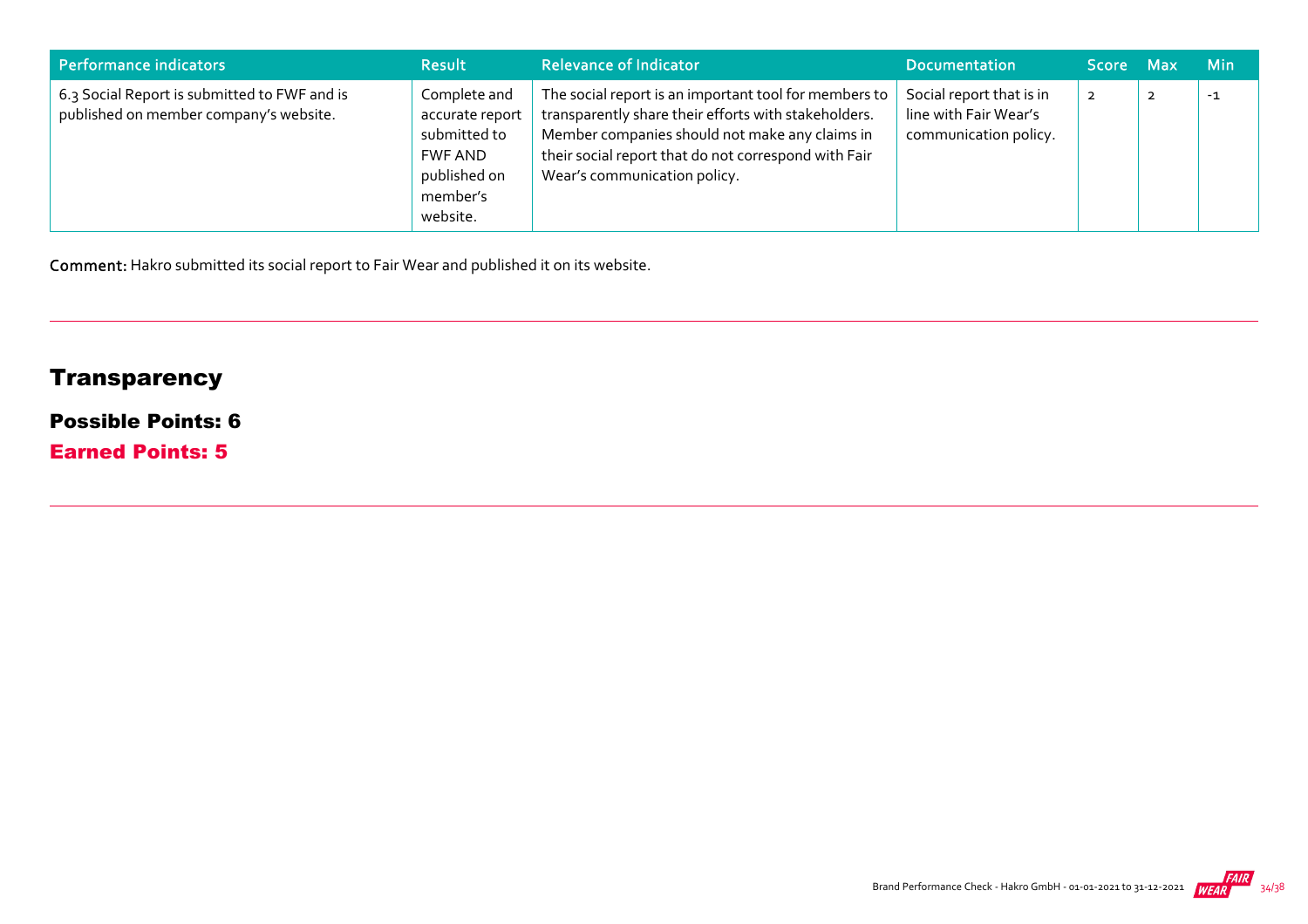## 7. Evaluation

| Performance indicators                                                                               | <b>Result</b> | <b>Relevance of Indicator</b>                                                                                                         | <b>Documentation</b>                                       | Score Max |   | ⊟ Min |
|------------------------------------------------------------------------------------------------------|---------------|---------------------------------------------------------------------------------------------------------------------------------------|------------------------------------------------------------|-----------|---|-------|
| 7.1 Systemic annual evaluation of FWF membership<br>is conducted with involvement of top management. | Yes           | An annual evaluation involving top management<br>ensures that Fair Wear policies are integrated into<br>the structure of the company. | Meeting minutes, verbal<br>reporting, Powerpoints,<br>etc. |           | ∸ | O     |

Comment: The CEO and the management team are highly involved in the integration of Fair Wear membership in its company. They have regular meetings with CSR staff in which they discuss progress. They evaluate overall progress and Fair Wear membership before writing its annual work plan. Hakro plans to further evaluate membership after its first performance check.

| Performance indicators                                                                                                           | <b>Result</b>                                               | <b>Relevance of Indicator</b>                                                                                                                                                                                                               | <b>Documentation</b>                                                                                                                          | Score Max | <b>Min</b> |
|----------------------------------------------------------------------------------------------------------------------------------|-------------------------------------------------------------|---------------------------------------------------------------------------------------------------------------------------------------------------------------------------------------------------------------------------------------------|-----------------------------------------------------------------------------------------------------------------------------------------------|-----------|------------|
| 7.2 Level of action/progress made on required<br>changes from previous Brand Performance Check<br>implemented by member company. | No<br>requirements<br>were included<br>in previous<br>Check | In each Brand Performance Check report, Fair Wear<br>may include requirements for changes to<br>management practices. Progress on achieving these<br>requirements is an important part of Fair Wear<br>membership and its process approach. | Member company<br>should show<br>documentation related<br>to the specific<br>requirements made in<br>the previous Brand<br>Performance Check. | N/A       | $-2$       |

Comment: There were no previous requirements as this was Hakro's first check.

#### Evaluation

#### Possible Points: 2

Earned Points: 2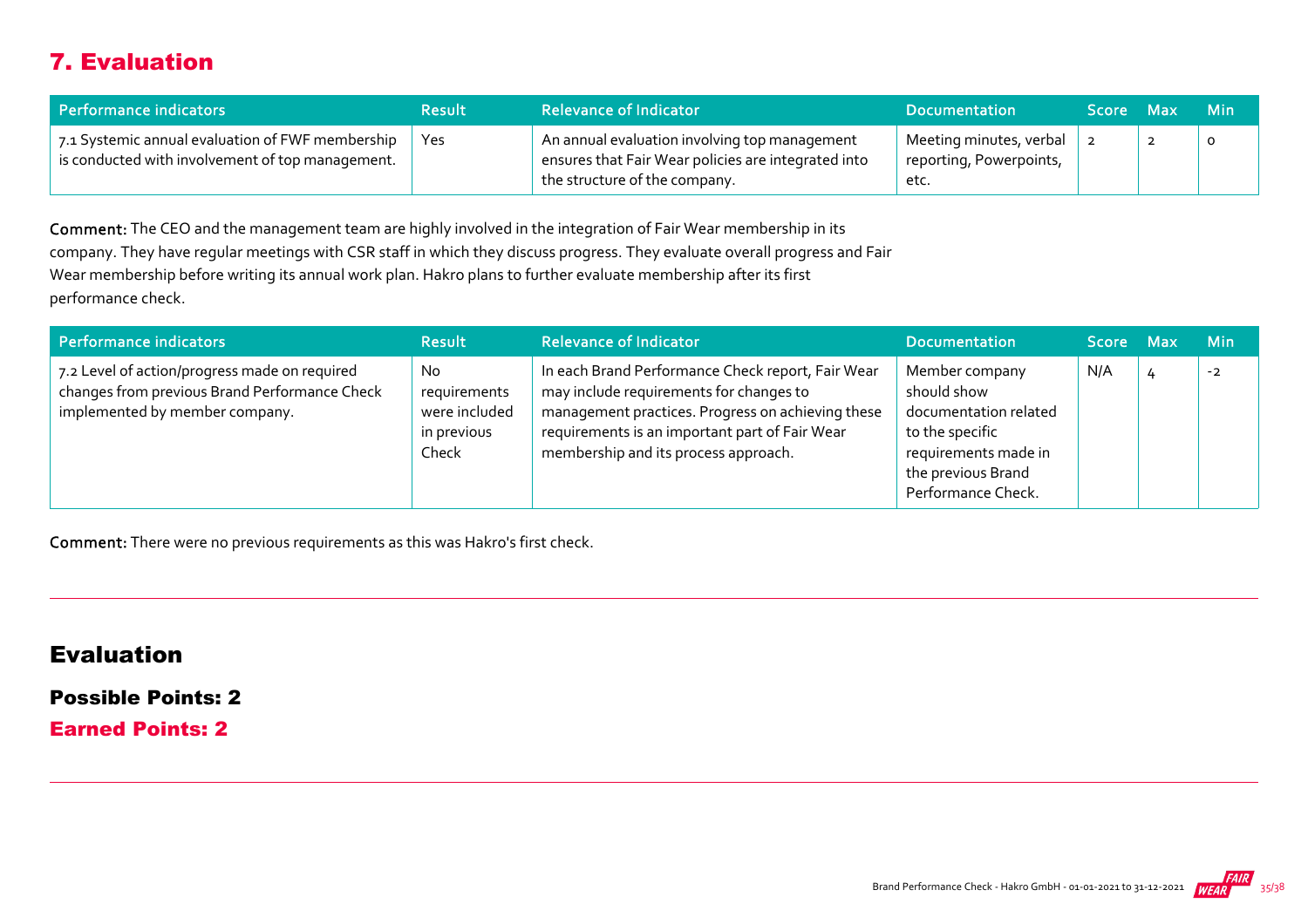#### Recommendations to Fair Wear

‐ Hakro recommends Fair Wear to ensure that first‐year members have and maintain overview of the requirements and deadlines that need to be met, for example through an overview or checklist.

‐ Hakro recommends Fair Wear to improve the accessibility of the Member Hub.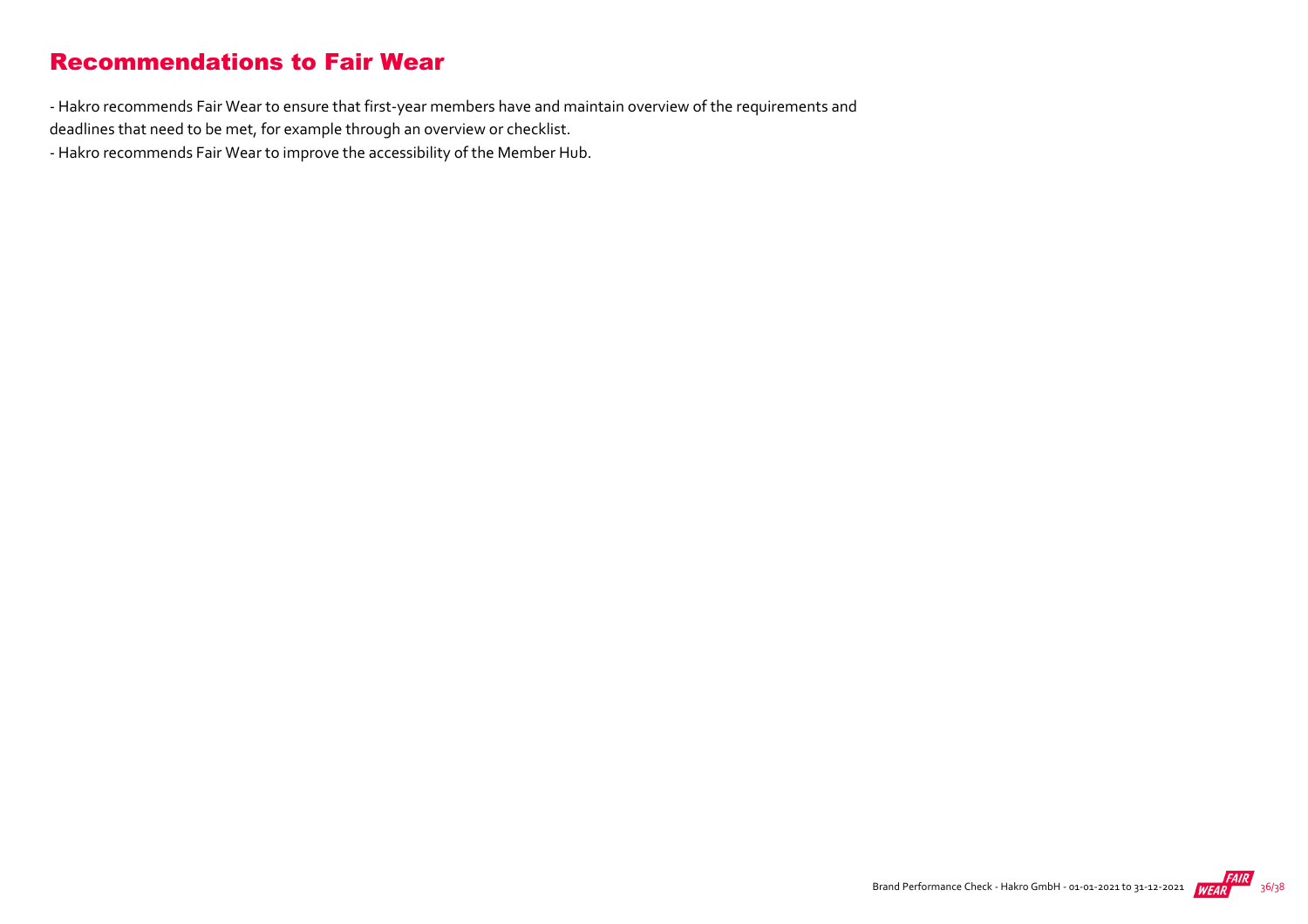# Scoring Overview

| Category                              | Earned | Possible |
|---------------------------------------|--------|----------|
| <b>Purchasing Practices</b>           | 25     | 52       |
| Monitoring and Remediation            | 13     | 19       |
| <b>Complaints Handling</b>            | $-1$   |          |
| <b>Training and Capacity Building</b> |        |          |
| <b>Information Management</b>         |        |          |
| Transparency                          |        | b        |
| Evaluation                            |        |          |
| Totals:                               | 56     | 94       |

Benchmarking Score (earned points divided by possible points) 60

| Performance Benchmarking Category |
|-----------------------------------|
| Good                              |